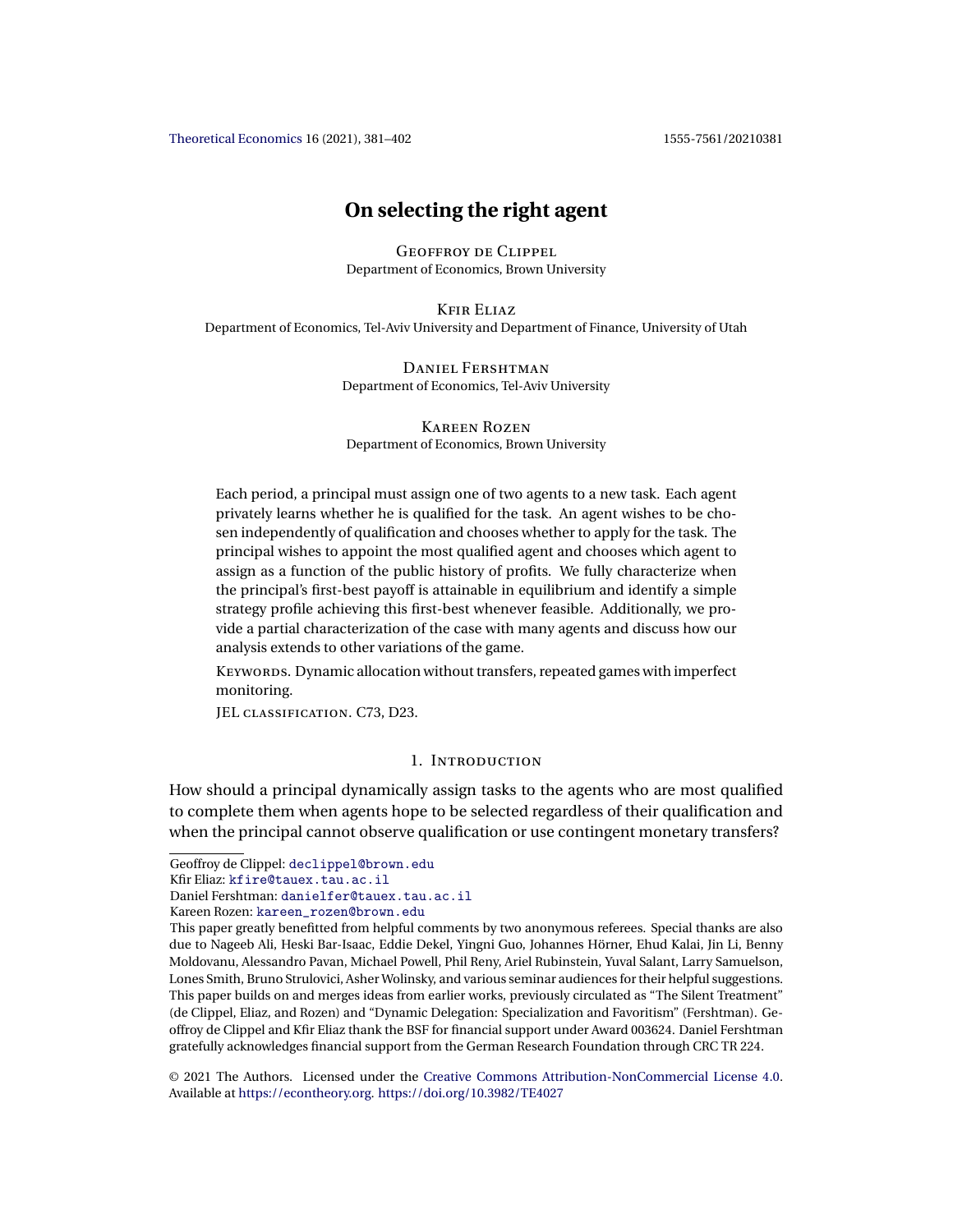This question is pertinent to many economically relevant situations. Consider a manager who must decide which employee to assign to a new project or client, or a politician in office who needs to designate a staffer in charge of new legislation, or an organization that needs someone to direct a new initiative. Oftentimes, such employees receive a monthly salary or fixed payment per task. Interested employees may be required to communicate their availability, provide some evidence of serious intention, or pitch their vision for the project at hand. Alternatively, one can think of situations where the agents propose "ideas" to a decision-maker. For instance, think tanks and researchers submit proposals for a grant; engineers suggest directions for new versions of a product. The problem can also be interpreted as a stylized representation of a median voter choosing between office-driven politicians in each election.

To address the above question, we analyze an infinitely repeated game between a principal and two agents. The key features of the game are the following. Every period, a new task arrives and each agent privately learns whether he is qualified for it, where the probability of being qualified (denoted by  $\theta$ ) is commonly known. The agents simultaneously decide whether to apply for the task and the principal selects at most one applicant. Each agent cares only about being selected. The principal, however, cares about the profit from a completed task, which is either high or low (an unassigned task generates no profit), such that a high profit is more likely for a qualified agent. It follows that the principal's *first-best* outcome is to pick the most qualified agent in every period. The question is, under what conditions can the first-best be achieved in a perfect public equilibrium (PPE) and with what strategies?

Our first main result answers this question by characterizing the full set of parameter values (the probability of being qualified, the probabilities of a high profit for a qualified and unqualified agent, and the common discount factor) for which the first-best is attainable in PPE. In addition, we identify a simple strategy profile, dubbed the *Markovian last resort* (MLR), that achieves the first-best whenever it is feasible; that is, over the entire set of parameter values for which first-best is attainable.

The MLR strategy profile can be described as follows. At each history, one agent is designated as the agent of *last resort*, and the remaining agent is designated as *discerning*. The agent of last resort proposes himself regardless of whether he is qualified, while the discerning agent proposes himself if and only if he is qualified. The principal selects the agent of last resort if he is the only one available and otherwise picks the discerning agent. The first agent of last resort is chosen arbitrarily and he remains in that role as long as all of the principal's past profits were high. Otherwise, the agent of last resort is the most recent agent who generated a low profit. This profile has the following appealing features. First, it requires players to keep track of very little information: they need only know who was the last agent to generate low profit. Second, it does not require the agents to punish the principal to ensure she follows the strategy: MLR remains an equilibrium even when the principal's discount factor is zero. Furthermore, the MLR strategy profile is also an ex post PPE with respect to agents' qualifications: taking expectations over the future path of play, each agent's proposal decision remains optimal regardless of his belief about the other agent's privately observed qualification.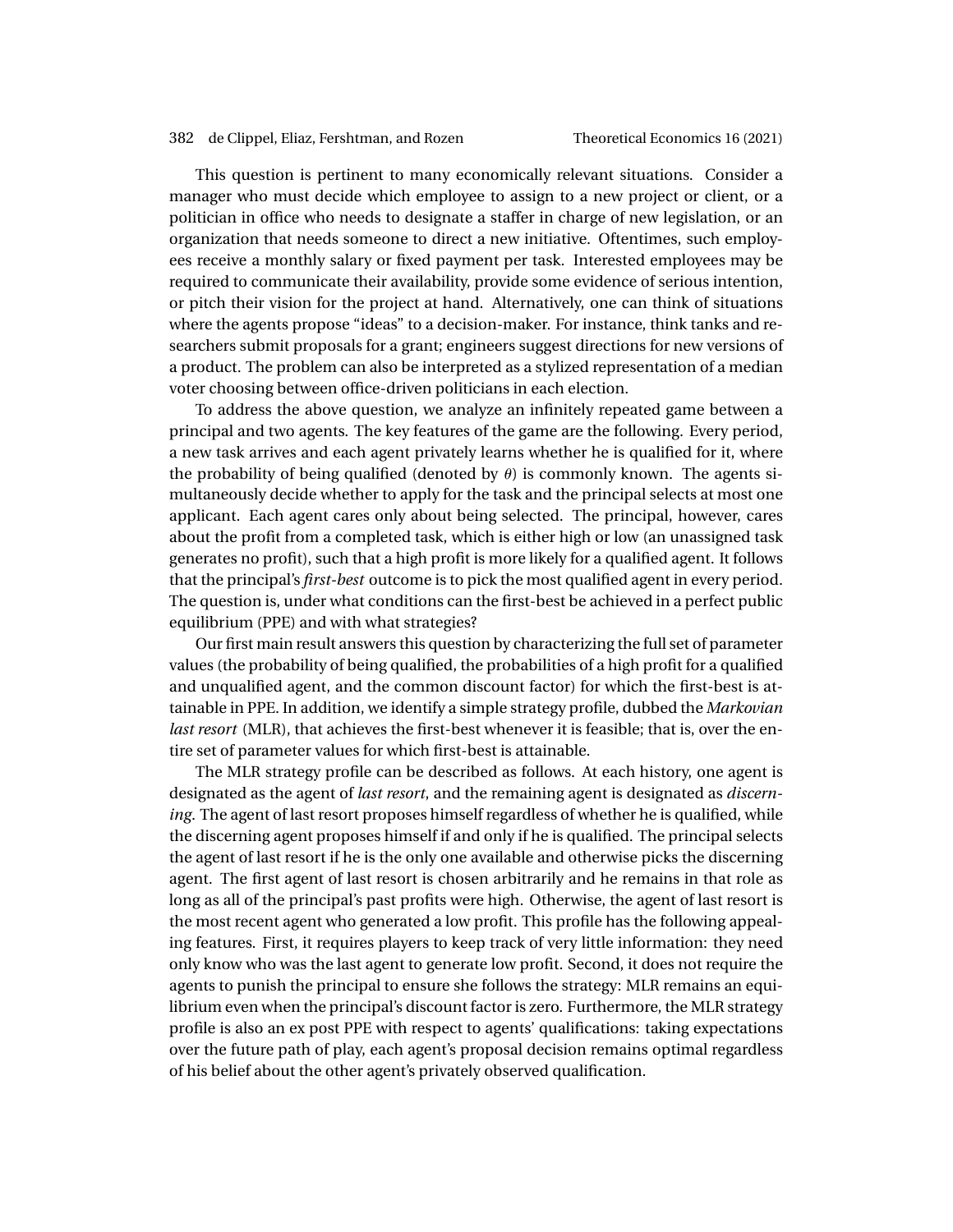In [Section 3,](#page-4-0) we turn to analyze the challenging case of more than two agents. We generalize the MLR strategy profile in a natural way by having  $n - 1$  discerning agents and the principal choosing at random from among discerning proposers whenever possible. Clearly, the MLR profile delivers the first-best outcome for the principal and the only question remaining is when it constitutes an equilibrium. We first note that it is impossible to attain the principal's first-best in PPE (or even in Nash equilibrium) if agents' abilities are below 1  $\sqrt[n-1]{\frac{1}{n}}$ . We then characterize the set of parameter values for which the MLR profile constitutes a PPE. We show that when ability is strictly above  $1 - \sqrt[m-1]{\frac{1}{n}}$ , the MLR is an equilibrium when agents are patient enough and realized profits are sufficiently informative of qualification. In this sense, we obtain a characterization of the widest range of *abilities* for which first-best is achievable and show that it is achievable by the MLR. $<sup>1</sup>$ </sup>

This leaves open the question of whether another strategy profile attains the principal's first-best in PPE for a wider range of parameters than the MLR. To at least partially address this question, we compare the performance of the MLR with an intuitive class of strategy profiles, which we call *hierarchical.* In a hierarchical strategy profile, agents are assigned priorities, the lowest-priority agent serves as last resort while all other agents are discerning, the principal picks the proposing agent with the highest priority, and a discerning agent moves down the ranking if he generates a low profit, with the ranking of agents with a higher priority than him unaffected. The MLR profile can be thought of as a "flat" hierarchy with only two tiers: the last resort is at the bottom and everyone else has the same priority. Would more tiers help attain the principal's first-best in PPE for a *wider* range of parameter values? We show that (i) no hierarchical strategy profile "dominates" MLR in the sense of attaining the first-best in PPE whenever MLR does and (ii) MLR dominates any hierarchical profile that sends a "failing" agent to the bottom of the ranking.

Our paper provides a thorough analysis of a common strategic dilemma: how should one select the "right" expert (idea, candidate) when the supply side mainly cares about being chosen and possesses private information pertinent for identifying the right choice? While we naturally abstract from many details present in real-life situations, many of these often share a few key features with our stylized model: the decision-maker repeatedly faces the same group of individuals who want to be selected, she cannot credibly commit to a decision rule, and cannot make contingent transfers. Our analysis identifies a simple and intuitive strategy profile that attains the decision-maker's firstbest payoff whenever this is feasible. Its structure is independent of the parameters and is reminiscent of the tendency to avoid—whenever possible—choosing the most recent individual to generate a disappointing result.

 $1$ <sup>1</sup>It remains an open question whether the set of parameters where MLR is a PPE corresponds to the widest set of *all parameters* for which first-best is achievable. This is in contrast to the two-agent case, in which this is indeed the case. The difficulty stems from the fact that, unlike in the two-agent case, the shape of the set of PPE payoffs is unknown. In particular, it is unclear whether it is feasible to bring more than one agent to the lowest PPE payoff. Indeed, we are not aware of any work that fully characterizes the set of PPE payoffs in a setting with incomplete information, no transfers, and more than two players.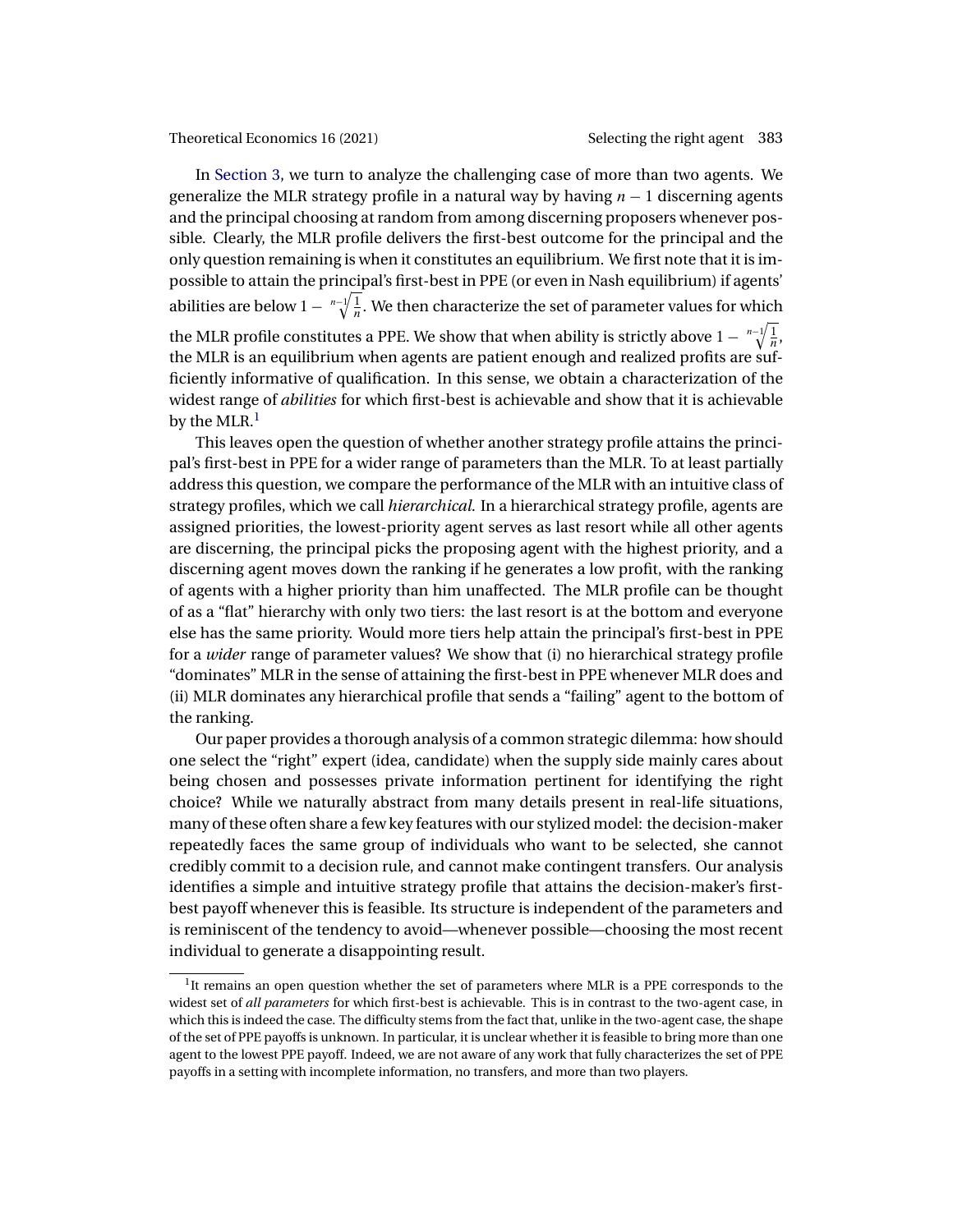The remainder of the paper is organized as follows. The next section introduces the model. Section 2 presents our main results for the two-agent case and [Section 3](#page-4-0) analyzes the case of more than two agents. The related literature is discussed in [Section 4](#page-8-0) and [Section 5](#page-12-0) discusses various extensions.

# 2. A MODEL

There is one principal and two agents, 1 and 2. Each period  $t = 0, 1, 2, \ldots$  there is a new task (or project) available and the principal can choose at most one agent to carry it out. The principal's profit from a period-t project is  $y_t \in \{0, 1\}$  and is determined stochastically depending on whether the agent assigned to carry it out is qualified to do so. An unassigned project generates zero profits. A qualified agent has probability  $\alpha \in (0, 1)$  of generating high profit for the principal, while an unqualified agent generates high profit with a strictly smaller probability  $β ∈ [0, α)$ . Given our normalization for profits,  $β ≥ 0$ implies the principal prefers to hire an unqualified agent over hiring no one. In each period  $t$ , the probability that each agent  $i$  is qualified for the current project is constant and equal to  $\theta$ . Thus, the parameter  $\theta$  captures the common ability of the agents.<sup>2</sup> Each agent privately observes whether he is qualified for the specific project at hand, but the agents' ability level  $\theta$  is commonly known.

In every period, the stage game unfolds as follows. Each agent privately observes whether he is qualified for the current project and decides whether to submit a proposal to the principal. The principal then decides which agent, if any, to select among the proposers.

Agent i gets a positive payoff in period  $t$  if the principal picks him in that period. We normalize this payoff to 1 (having a different payoff for each agent has no effect on our analysis). Agent i's objective is then to maximize the expectation of the discounted sum  $\sum_{t=0}^{\infty} \delta^t 1\{x_t = i\}$ , where  $\delta$  is each agent's discount factor,  $1\{\cdot\}$  is the indicator function, and  $x_t \in \{1, 2\} \cup \{\emptyset\}$  is the identity of the agent that the principal picks in period t, if any. That is, each agent simply wants to be selected regardless of the end profit from the project.3

The principal's profit in a given period is zero if she does not choose any agent and is otherwise equal to the realized profit from the project. Her objective is to maximize the expectation of the discounted sum  $\sum_{t=0}^{\infty} \delta_0^t y_t$ , where  $\delta_0$  is the principal's discount factor and  $y_t \in \{0, 1\}$  is her period-t profit.

The agents' proposal decisions, the agent chosen by the principal (if any), and the realized profit are all publicly observed.<sup>4</sup> We define a *public history* at any period  $t$  as

 $2$ We later discuss how the results extend to the case of individual-specific abilities.

 $3$ The assumption that agents simply want to be selected regardless of the end profit from the project captures situations where agents want to accumulate experience, build a resume, or obtain certain resources associated with carrying out a project, and where the principal's payoff from a project cannot be verified by an outside party. Our analysis would not change (but it would be more tedious) if each agent also received some fixed bonus when profits are high. We refer the reader to our working paper for a treatment of this case.

<sup>&</sup>lt;sup>4</sup>As we will show, our results would not change if players could only observe the identity of the last agent who generated a low profit for the principal.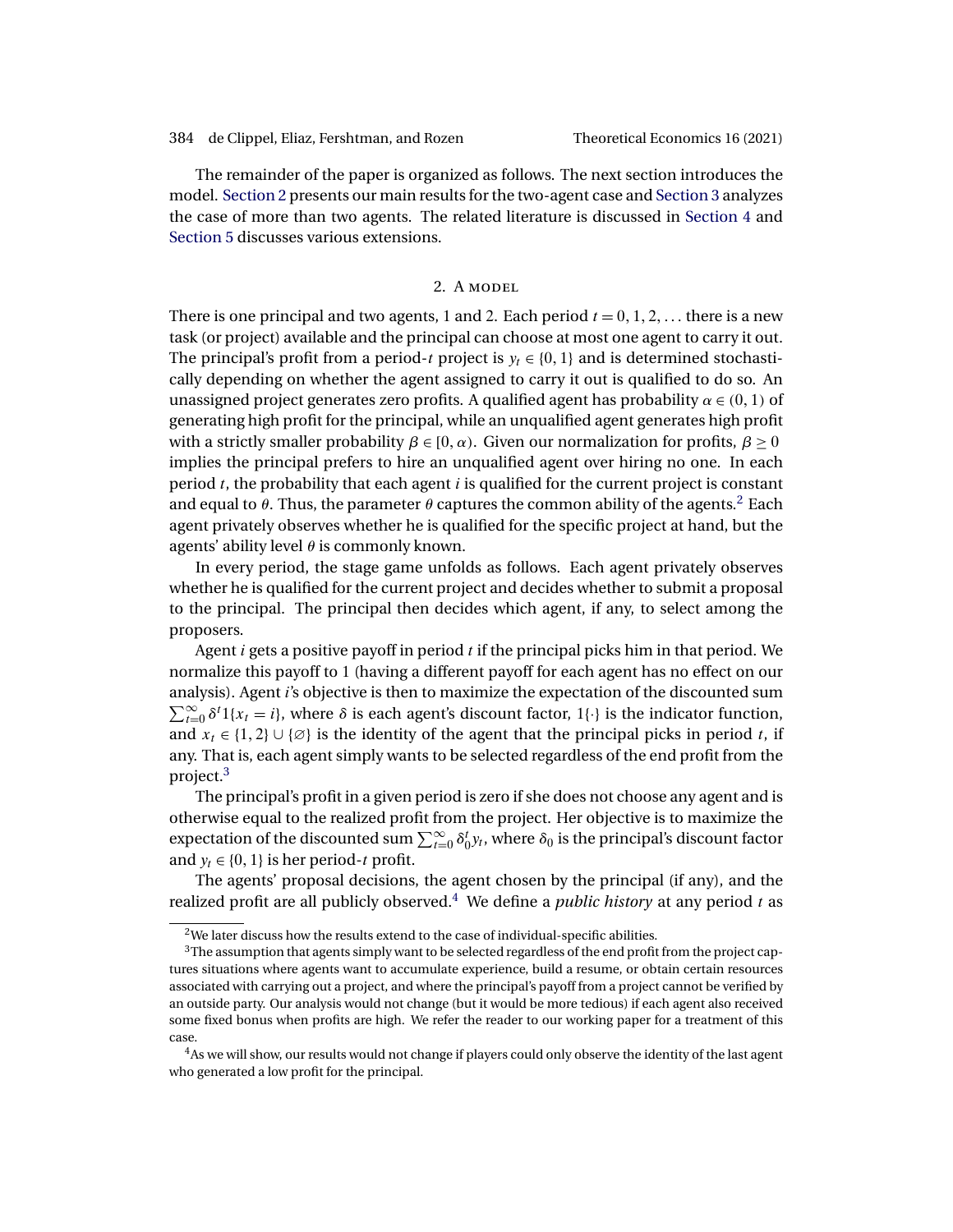<span id="page-4-0"></span>the sequence  $h^t = ((x_{t'}, y_{t'}, S_{t'}))_{t'=0}^{t-1}$ , where  $S_\tau \subseteq \{1, 2\} \cup \{\emptyset\}$  is the set of agents who made a proposal in each period  $\tau < t$ , and, as defined above,  $x_{\tau}$  and  $y_{\tau}$  denote the chosen agent and the profit he generated. A *public strategy for agent* i determines, for each period  $t$ , the probability with which he makes a proposal to the principal as a function of his current qualification and the public history of the game. A *public strategy for the principal* determines, for each period t, a lottery over which agent to select (if any) from among the set of agents who propose, given that set of proposers and the public history of the game. We apply the notion of *perfect public equilibrium* (PPE), that is, sequential equilibria where players use public strategies.

*Discussion.* There are three key features in our model. First, the principal is better off selecting some agent than not selecting any, which fits situations where the loss from not performing a task outweighs the loss from not doing it well. This assumption pins down an important property of the first-best: at every history, one agent must propose himself if and only if he is qualified, while the other agent must propose regardless of his qualifications. As is evident from the proof of our main result, this implication facilitates the derivation of the necessary conditions for attaining the first-best. In our concluding remarks, we briefly discuss the case in which an unqualified agent leads to an expected loss.

Second, the principal cannot sign complete contracts with the agents that specify transfers as a function of profits. This feature captures situations where either the principal's payoff cannot be verified by an outside party (e.g., it may include intangible elements such as perceived reputation) or because of institutional constraints that preclude such contracts (as in most public organizations where subordinates, who receive a constant wage, may propose themselves to an executive decision-maker).

Third, the principal cannot pick an agent who has not submitted a proposal. This captures situations where either institutional norms or explicit rules require an agent to give tangible evidence for his ability to take on the project and to lay out his plans explicitly. Allowing agents' messages to be cheap talk (in the sense that a principal can still pick an agent who declares himself unqualified or unavailable) significantly complicates the derivation of necessary and sufficient conditions for attaining the first-best in PPE. It, therefore, remains an open question whether there exists a single strategy profile that implements the first-best in PPE for the widest range of parameters.<sup>5</sup>

## 3. Main result

A strategy profile achieves the principal's first-best if a qualified agent is chosen in every period where at least one agent is qualified and some agent is chosen in all other periods.<sup>6</sup> We say that an agent is discerning when he applies if and only if he is qualified.

<sup>5</sup>While the MLR strategy profile described in the [Introduction](#page-0-0) still attains the first-best in PPE, we do not know if it does so for the largest set of parameters. The source of complication is that under cheap-talk messages, the first-best allocation (who should be assigned the task at each history) is not pinned down. Consequently, there are many continuation payoffs that need to be considered in deriving the necessary conditions for attaining the first-best in PPE.

 $60f$  course, the principal would prefer to pick only high-profit proposals when possible, but no one knows at the selection stage whether high profit will be realized.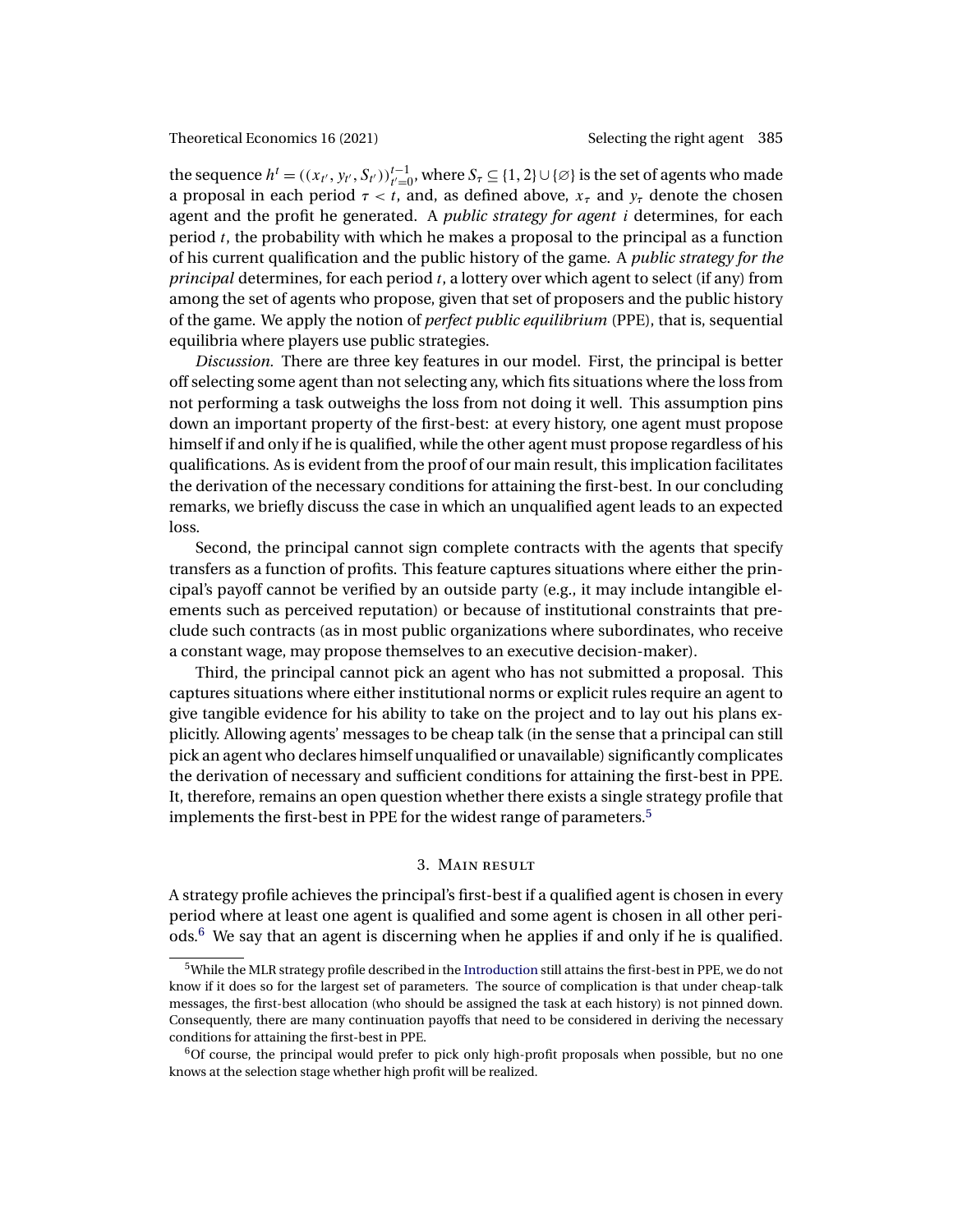<span id="page-5-0"></span>386 de Clippel, Eliaz, Fershtman, and Rozen Theoretical Economics 16 (2021)

Clearly, a strategy profile implements the first-best in PPE only if every period at least one agent is discerning.

Our main result consists of two parts. First, it provides a complete characterization of the parameter values for which the principal can attain the first-best in *any* PPE. Second, it shows that a simple strategy profile, which we next introduce, attains the firstbest PPE payoff over the entire region of parameters for which a first-best PPE exists.

Definition 1 (The Markovian Last-Resort Strategy Profile). At each history, one agent is designated as the agent of last resort and the remaining agent is designated as discerning. The agent of last resort proposes himself independently of his qualification, while the discerning agent proposes himself if and only if he is qualified. The principal selects the agent of last resort if he is the only one available, and otherwise picks the discerning agent. The identity of the initial agent of last resort is chosen arbitrarily, and he remains in that role as long as all the principal's past profits were high. Otherwise, the agent of last resort is the most recent agent who generated low profit for the principal.

Clearly, the principal achieves her first-best if she and the agents follow the MLR strategy profile. She is sure to select an agent each period and will select a qualified agent whenever one exists. The question then is, under what conditions is this profile a PPE?

Proposition 1. *(a) A PPE that attains the principal's first-best exists if and only if*

$$
\delta \ge \frac{1}{\beta + 2\theta(\alpha - \beta)}.\tag{1}
$$

*(b) The MLR strategy profile is a PPE if and only if (1) holds. Hence, there is a strategy profile that attains first-best in PPE if and only if the MLR profile is a PPE.*

This result implies that the first-best is attainable in equilibrium when agents are patient enough if and only if the agents are sufficiently able, in the sense that

$$
2\theta > \frac{1-\beta}{\alpha - \beta},\tag{2}
$$

where the inverse of the right-hand side,  $\frac{\alpha-\beta}{1-\beta}=1-\frac{1-\alpha}{1-\beta}<1,$  measures how informative low profits are of qualification. Since the right-hand side is greater than 1, this inequality holds only if  $\theta > \frac{1}{2}$ . Thus, the first-best is attainable in PPE only if the agents are more likely to be qualified than not.

The key incentive constraint, which generates condition (1), is the one facing an unqualified discerning agent. To express this constraint, let  $V_1^D$  and  $V_1^{LR}$  represent agent 1's average discounted payoff (prior to learning his qualification status) under the MLR strategy profile when he is discerning and when he is last resort, respectively. These are defined as

$$
V_1^D = \theta \big( (1 - \delta) \cdot 1 + \alpha \delta V_1^D + (1 - \alpha) \delta V_1^{LR} \big) + (1 - \theta) \delta V_1^D,
$$
  
\n
$$
V_1^{LR} = (1 - \theta) \big( (1 - \delta) \cdot 1 + \delta V_1^{LR} \big) + \theta \big( \alpha \delta V_1^{LR} + (1 - \alpha) \delta V_1^D \big).
$$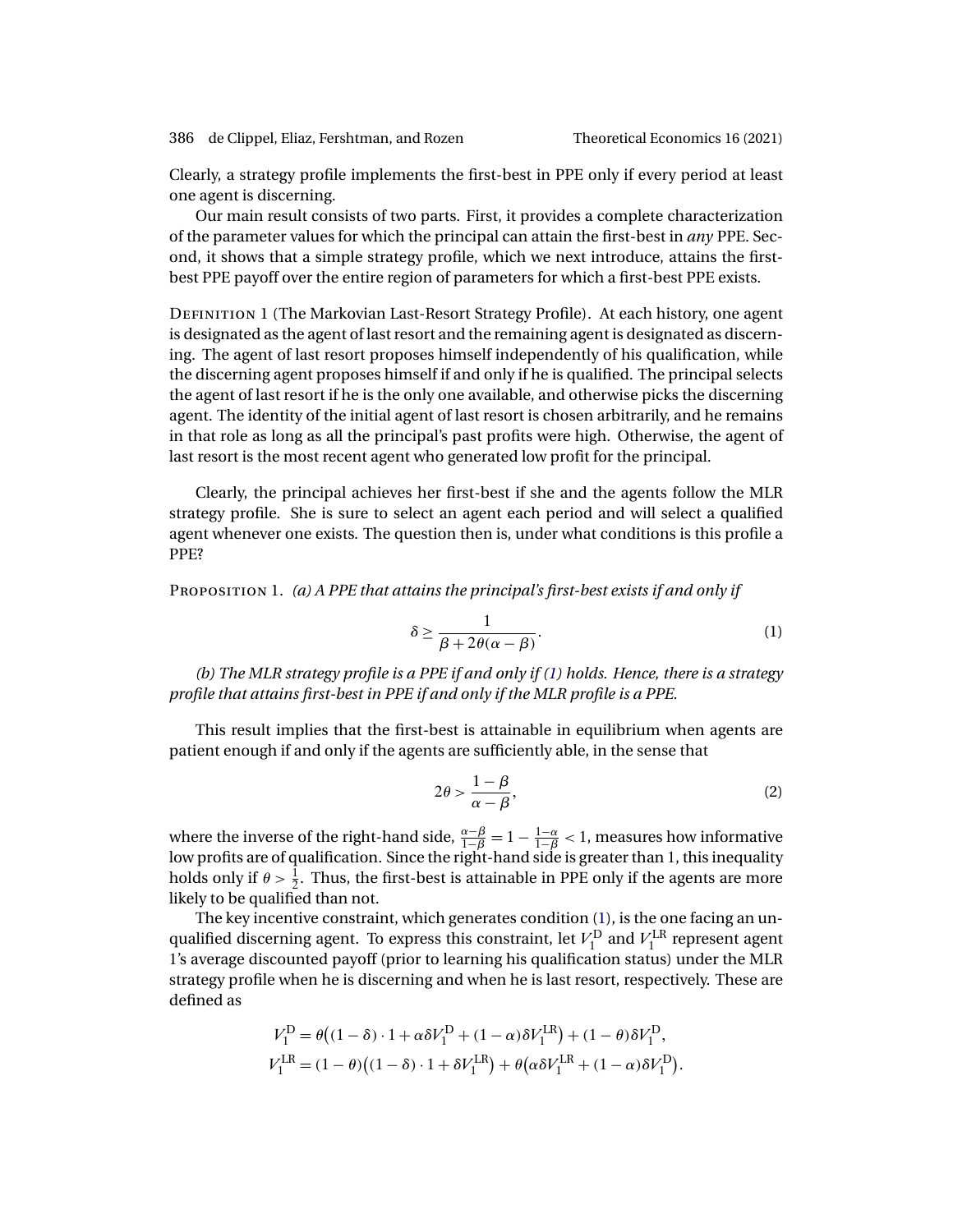<span id="page-6-0"></span>To see why, consider first the continuation payoff when agent 1 is discerning. With probability  $\theta$ , he is qualified, and, hence, proposes himself and is chosen, receiving an immediate payoff of 1. If he succeeds—an event with probability  $\alpha$ —he remains discerning in the next period. Otherwise, he becomes last resort. With probability  $1 - \theta$ , the discerning agent is not qualified and does not propose, leading to the selection of the last-resort agent. The continuation payoff of the last-resort agent is derived in a similar way. The only difference is that the last-resort agent is chosen only when the discerning agent is unqualified (which happens with probability  $1 - \theta$ ), and he switches roles when the discerning agent is picked and fails (which happens with probability  $\theta(1-\alpha)$ ).

The incentive compatibility (IC) constraint for an unqualified discerning agent not to propose is given by

$$
\delta V^\mathrm{D}_1 \geq 1 - \delta + \beta \delta V^\mathrm{D}_1 + (1-\beta) \delta V^\mathrm{LR}_1,
$$

which can be rewritten as

$$
V_1^{\text{D}} - V_1^{\text{LR}} \ge \frac{1 - \delta}{\delta(1 - \beta)}.
$$
 (3)

Solving explicitly for  $V_1^{\text{D}}$  and  $V_1^{\text{LR}}$  yields

$$
V_1^{\mathcal{D}} - V_1^{\mathcal{L}\mathcal{R}} = \frac{(1 - \delta)(2\theta - 1)}{1 - \delta + 2\theta\delta(1 - \alpha)}.
$$
 (4)

Plugging this expression into the left-hand side of (3) yields condition [\(1\)](#page-5-0).

The intuition for why the MLR attains the first-best for the widest range of parameters is more subtle. First, note that attaining the first-best restricts the type of punishments that can be levied on agents. In particular, at no history can there be an agent who is selected with probability 0 *regardless* of the agents' choices in that period. The reason is that during those periods that agent may be the only one qualified and would, therefore, need to be chosen to attain the first-best. Second, note that in any period, exactly one agent is discerning and one is last resort. Since the last-resort agent proposes himself regardless of his qualifications, he cannot be incentivized. As evident from (4), the last-resort agent is worse off than the discerning agent if  $\theta > \frac{1}{2}$ , which must be true for [\(2\)](#page-5-0) to hold. Hence, the harshest possible punishment is to keep an agent as last resort for as long as possible, conditional on motivating the other agent. The best possible reward is to make an agent discerning for as long as possible, conditional on motivating him. MLR does both.

The MLR profile has several desirable properties. First, it is robust to heterogeneous abilities: [Proposition 1](#page-5-0) extends to the case in which agent i's probability of being qualified is  $\theta_i$  with  $\theta_1 \neq \theta_2$ . In this case, the term 2 $\theta$  in [\(1\)](#page-5-0) is simply replaced with the sum of abilities  $\theta_1 + \theta_2$  (the proof is analogous to that of [Proposition 1,](#page-5-0) only slightly more tedious; for details, see our working paper, [de Clippel et al.](#page-20-0)  $(2019)$ ).<sup>7</sup> Thus, the first-best

<sup>&</sup>lt;sup>7</sup>Allowing for heterogeneity in success probability, MLR is a PPE as soon as *i*'s discount factor is larger than or equal to  $\frac{1}{\beta_i+2\theta(\bar{\alpha}-\beta_i)}$ , where  $\bar{\alpha}$  is the average of  $\alpha_1$  and  $\alpha_2$ . Notice, however, that the principal's first-<br>best is unattainable when these probabilities are common knowledge. Indeed, it requ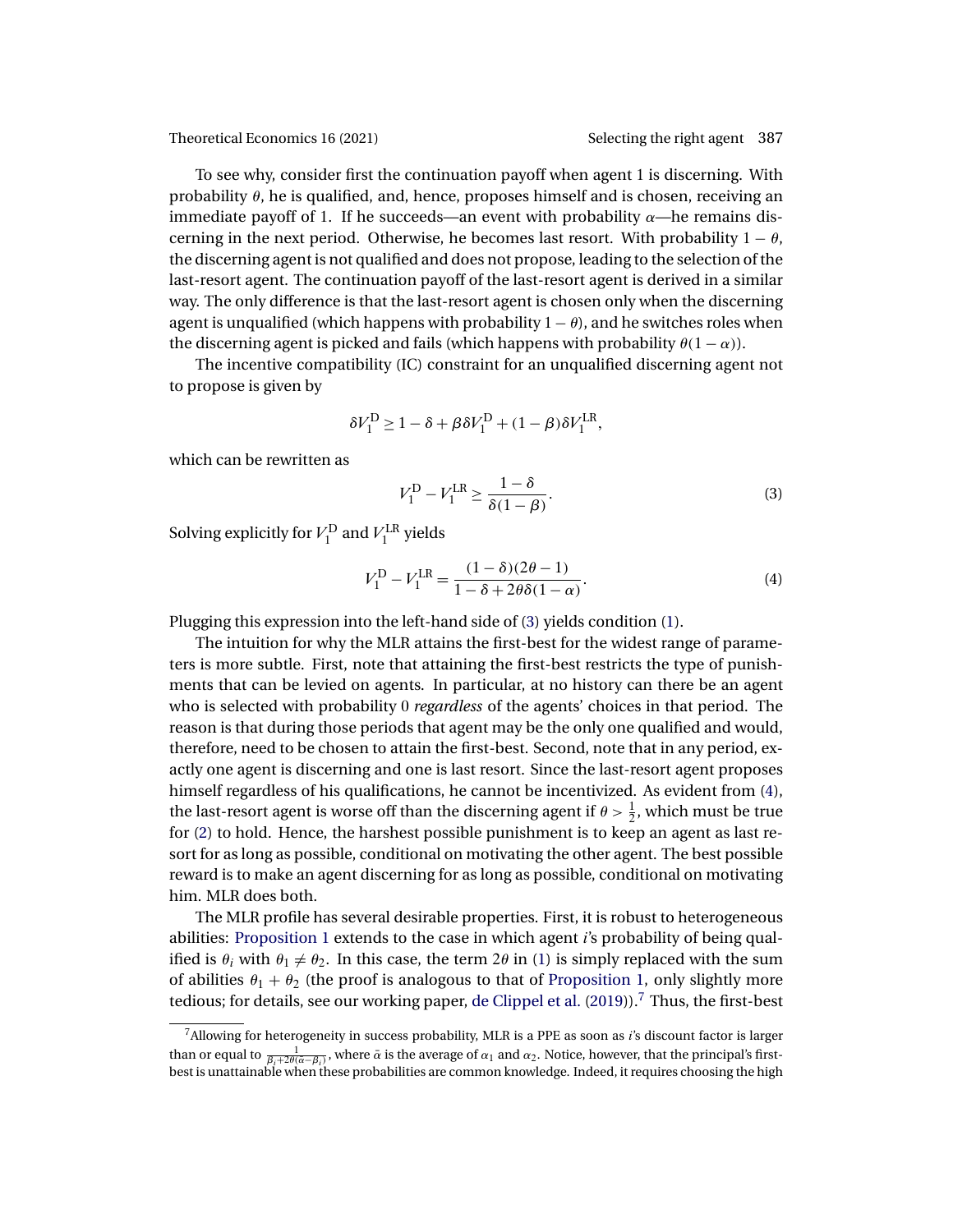<span id="page-7-0"></span>becomes harder to attain in PPE (in the sense of having a smaller range of parameter values for which the first-best is attainable) the lower are the agents' abilities.

This last observation implies that the MLR strategy profile also achieves the principal's first-best in a "belief-free" way when there is unobservable heterogeneity in the agents' ability. Specifically, suppose each agent privately draws his ability from some distribution over the interval [ $\theta$ , 1), and the principal wants to guarantee her first-best outcome for *all* realizations of  $(\theta_1, \theta_2)$ . To accommodate this form of robustness, define a *belief-free equilibrium* to be a strategy profile that constitutes a PPE for *any* realized vector of abilities. It follows that the first-best is attainable in a belief-free equilibrium if and only if [\(1\)](#page-5-0) holds for  $\theta = \theta$ . Furthermore, the MLR profile achieves the first-best in a belief-free equilibrium whenever this is feasible.

Second, the principal and the agents need not observe, nor remember, much information about past behavior. At any history, the principal's selection decision is based only on the identity of the current last-resort agent—which changes if and only if a discerning agent fails—and the set of agents who propose. In particular, past proposals play no direct role and high profit realizations do not trigger changes in the identity of the last-resort agent.

Third, the principal's selection rule is optimal for her without relying on the agents to punish her if she deviates from it, thereby providing endogenous commitment. While efficient equilibria in the literature often rely on any deviator to be punished by others, we would find it unnatural in our environment if the principal were to follow her part of an equilibrium that achieves her first-best only because she fears the agents will punish her otherwise. Indeed, the MLR strategy profile remains a PPE independently of the principal's discount factor.

Relative to the discussion, in our model there is no institutional device that enables the principal to credibly commit to a selection policy. However, since we focus on attaining the principal's first-best, allowing the principal to commit would not enlarge the set of parameters for which the first-best is attainable. What restricts this set of parameters are the agents' incentive constraints.

Fourth, the MLR strategy profile addresses questions of equilibrium robustness. From the proof of [Proposition 1,](#page-5-0) it is clear that the MLR strategy profile is in fact an ex post PPE whenever [\(1\)](#page-5-0) holds: taking expectations over the future path of play, each agent's proposal decision remains optimal irrespective of his belief about the other agent's current private information (i.e., whether the other agent is qualified). $8$  In an ex post equilibrium, stringent (simultaneous and private) communication protocols are not necessary. This robustness, which is particularly relevant for environments where it is difficult to restrict how agents share information, comes for free in our environment.

probability agent whenever he is qualified, which is possible only if he is discerning at all rounds. But this cannot be done, as it eliminates the possibility of punishment. Whether the MLR achieves a second-best for the widest range of parameters remains an open question.

<sup>&</sup>lt;sup>8</sup>Such notions of equilibrium, imposing ex post incentive compatibility in each period taking expectations over the future path of play, were introduced separately by [Athey and Miller](#page-20-0) [\(2007\)](#page-20-0) and [Bergemann](#page-20-0) [and Välimäki](#page-20-0) [\(2010\)](#page-20-0). The latter use the term "periodic ex post." [Miller](#page-21-0) [\(2012\)](#page-21-0) considers ex post PPE in a model of collusion with adverse selection. In addition, ex post equilibria are robust to the introduction of payoff-irrelevant signals and high-order beliefs; see [Bergemann and Morris](#page-20-0) [\(2005\)](#page-20-0).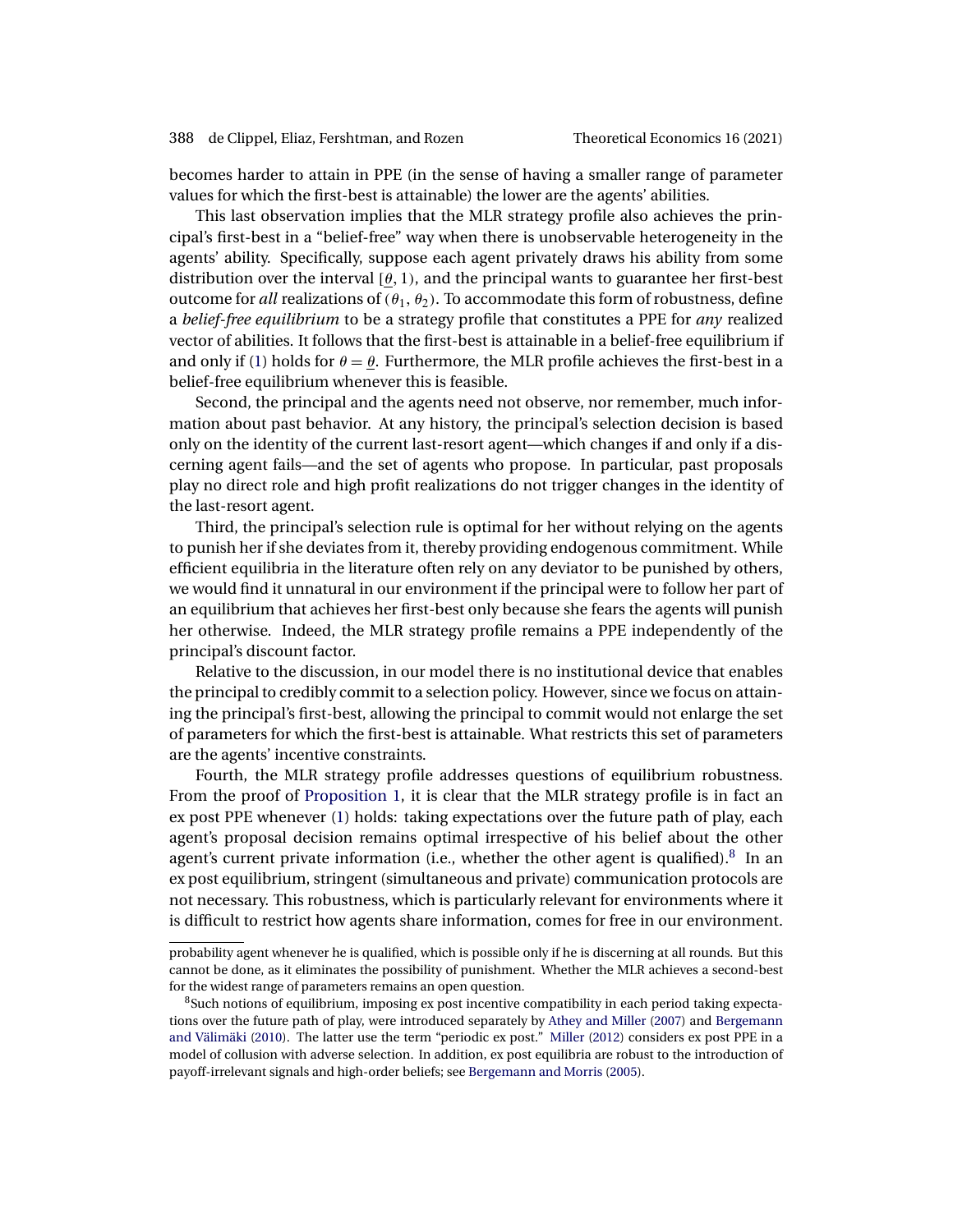<span id="page-8-0"></span>If we focus on ex post PPE, then MLR also achieves the first-best for the widest range of parameters when the principal can choose an agent even if he did not propose himself. Details can be found in [de Clippel et al.](#page-20-0) [\(2019\)](#page-20-0).

Finally, our results imply that even if the principal could incur a cost to figure out which agent is better qualified prior to making the selection, under condition [\(1\)](#page-5-0) the repeated nature of the interactions with the agents allows her to reach the first-best without having to resort to this costly verification.

### 4. Many agents

In the previous section we established that when the principal faces two agents, there is a simple and intuitive strategy profile—the MLR—that attains the principal's first-best in PPE whenever the first-best is attainable in PPE.

In this section, we examine how some of our results generalize when there is a set  $\mathcal{A} = \{1, 2, ..., n\}$  of  $n \geq 2$  agents, each with ability  $\theta$ .<sup>9</sup> Our first observation identifies a necessary condition for the existence of any PPE that attains the principal's first-best. To present this result, define the threshold ability level  $\theta^* = 1 - \sqrt[n-1]{\frac{1}{n}}$ , which decreases in *n* (starting from 1/2 for  $n = 2$ ) and tends to 0 as *n* tends to infinity.

PROPOSITION 2. If  $\theta < \theta^*$ , then there is no PPE (and even no Nash equilibrium) that at*tains the principal's first-best.*

PROOF. First, observe that the underlying principle from our earlier analysis generalizes to  $n \geq 2$  agents. To achieve the principal's first-best in PPE, at each history h, there must be  $n - 1$  discerning agents, each of whom proposes himself if and only if he is qualified, one agent  $i(h)$  of last resort who proposes himself irrespective of his qualifications, and the principal who must pick some  $i \neq i(h)$  whenever possible, using  $i(h)$  only as a last resort. Notice that  $i(h)$  is picked with probability  $(1 - \theta)^{n-1}$ , corresponding to no discerning agent being qualified. If a discerning agent were to deviate and propose himself regardless of qualification, he could guarantee a probability at least  $(1 - \theta)^{n-2}$  of getting picked, which exceeds  $(1 - \theta)^{n-1}$ . By proposing oneself in all periods, each agent can thus secure a discounted probability of being chosen that is at least  $(1 - \theta)^{n-1}/(1 - \delta)$ . The principal will pick exactly one agent in each round in her first-best PPE, so the aggregate discounted probability of being picked is  $1/(1 - \delta)$ . The equilibrium could not exist if  $1/(1 - \delta)$  were strictly smaller than the sum of aggregate discounted probabilities that each agent can guarantee. The cutoff  $\theta^*$  above is the smallest  $\theta$  satisfying this constraint.  $\Box$ 

 $^9$ We refer the reader to our working paper for extensions with heterogenous abilities  $\vec{\theta}$ , where  $\theta_i$  is the ability of agent i. Proposition 2 below extends verbatim. [Proposition 3,](#page-9-0) which characterizes the set of parameters for which the MLR (generalized to  $n$  agents) forms a PPE, extends after taking care of the following complexities. An agent i's continuation payoff from being discerning depends both on  $\vec{\theta}$  and the identity of the agent currently removed from the discerning pool, and similarly the continuation payoff from being last resort depends on all of  $\vec{\theta}$ . The ICs are thus potentially asymmetric, but they can be summarized in matrix form, and we use linear algebra to characterize when the MLR strategy profile forms a PPE. We also provide the inequality on parameters that characterizes when MLR forms a belief-free PPE, that is, a PPE whatever the agents' abilities are in the set  $[\theta, 1]^n$ .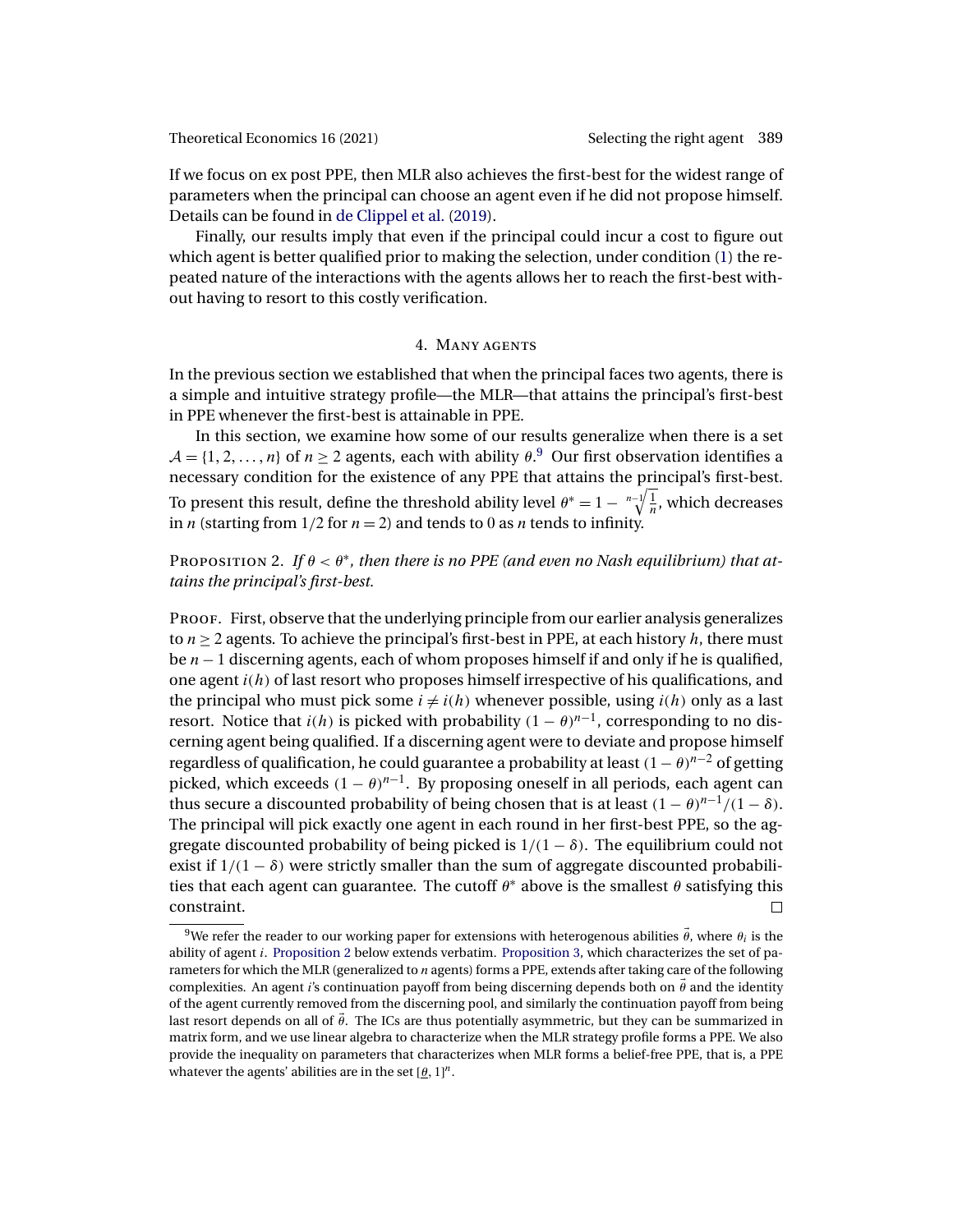### 4.1 *Characterizing when MLR is a PPE*

<span id="page-9-0"></span>We now generalize the MLR strategy profile by treating all  $n - 1$  discerning agents in a symmetric manner, with the principal randomizing uniformly when selecting among discerning agents who have proposed. At the very beginning of a period—before agents learn their qualifications—we have the following scenarios:

- The ex ante probability that the last resort agent is chosen is  $\rho = (1 \theta)^{n-1}$ .
- The ex ante probability of being selected as a discerning agent is  $\frac{1-\rho}{n-1}$ ,
- The premium (in terms of the increased ex ante probability of selection) from being a discerning agent, instead of the agent of last resort, is  $\pi = \frac{1-\rho}{n-1} - \rho = \frac{1-n\rho}{n-1}$ .

We may now characterize when the MLR strategy profile is a PPE.

Proposition 3. *The MLR strategy profile is a PPE if and only if*

$$
\delta \ge \frac{1}{\alpha + (\alpha - \beta)\pi}.\tag{5}
$$

PROOF. Assume that players follow the MLR strategy profile. Clearly, neither the lastresort agent nor the principal have profitable unilateral deviations. We need to check that a discerning agent proposes himself if and only if he is qualified. Let  $\sigma$  be the probability that a discerning agent is picked conditional on proposing himself, that is,  $\sigma = \frac{1-\rho}{(n-1)\theta}$ . A discerning agent *i* who is unqualified refrains from proposing himself if

$$
\delta V_i^{\text{D}} \ge \underbrace{\sigma}_{i \text{ selected}} \frac{\left((1-\delta) + \underbrace{\beta \delta V_i^{\text{D}}}_{\text{high profit}} + \underbrace{(1-\beta)\delta V_i^{\text{LR}}}_{\text{low profit, } i \text{ becomes}}\right) + \underbrace{(1-\sigma)\delta V_i^{\text{D}}}_{i \text{ not selected}},
$$
\n(6)

where  $V_i^{\text{D}}$  and  $V_i^{\text{LR}}$  represent *i*'s average discounted payoff (before learning his qualification) under the MLR strategy profile when discerning and last resort, respectively. Similarly, a discerning agent i who is qualified proposes himself if

$$
\underbrace{\sigma}_{i \text{ selected}} \left( (1 - \delta) + \underbrace{\alpha \delta V_i^{\text{D}}}_{\text{high profit}} + \underbrace{(1 - \alpha) \delta V_i^{\text{LR}}}_{\text{low profit, } i \text{ becomes}} \right) + \underbrace{(1 - \sigma) \delta V_i^{\text{D}}}_{i \text{ not selected}} \ge \delta V_i^{\text{D}}.
$$
 (7)

Let us first examine incentive condition (6). We subtract  $\delta V_i^{\text{LR}}$  from both sides of the inequality (6) and let  $\Delta_i$  represent  $V_i^{\text{D}} - V_i^{\text{LR}}$ . Then incentive condition (6) is equivalent to

 $\delta \Delta_i \geq \sigma (1 - \delta) + \sigma \beta \delta \Delta_i + (1 - \sigma) \delta \Delta_i$ 

which can be rearranged to obtain the inequality

$$
\Delta_i \ge \frac{(1-\delta)}{(1-\beta)\delta}.\tag{8}
$$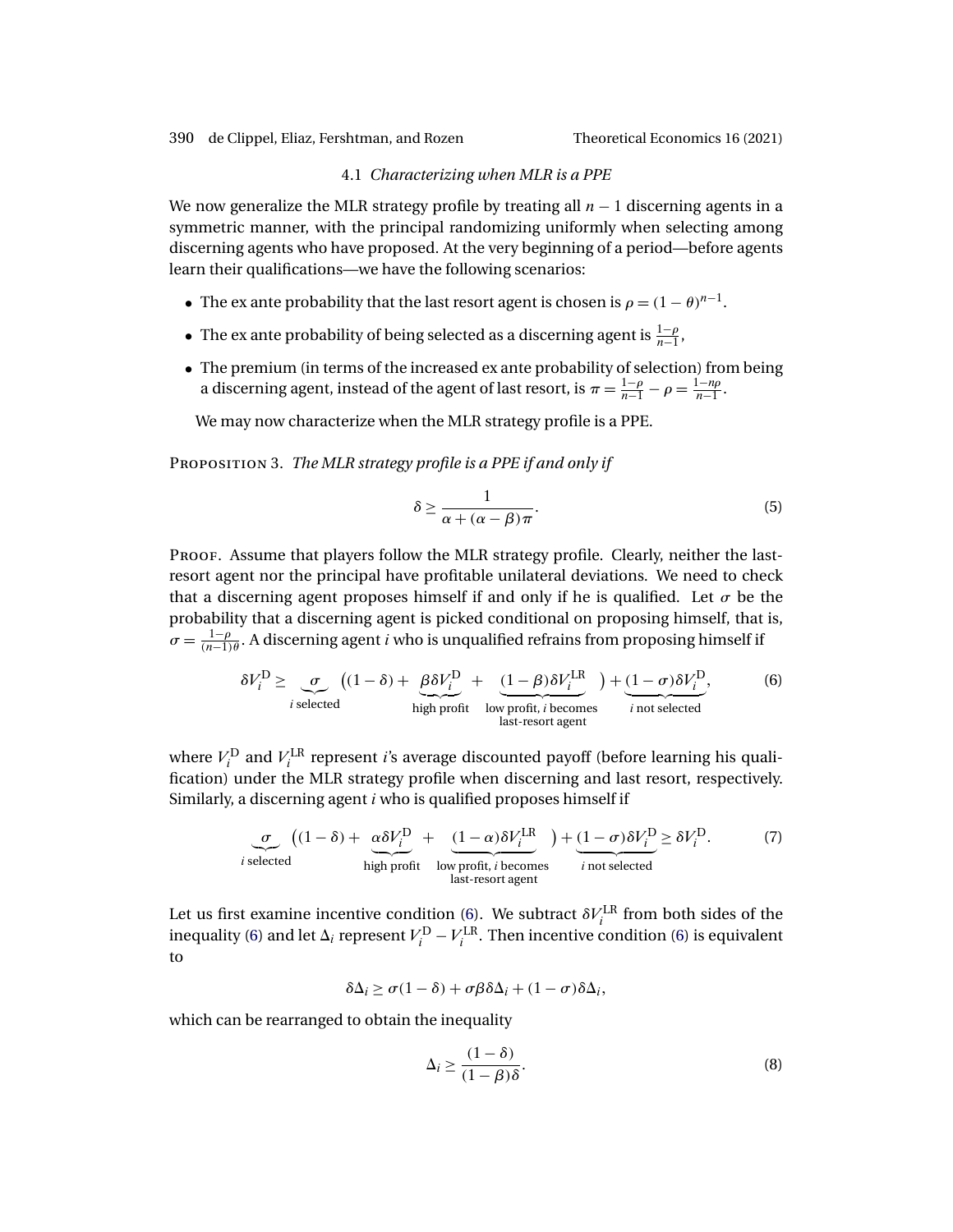Similar computations show that inequality [\(7\)](#page-9-0) is equivalent to

$$
\Delta_i \le \frac{(1-\delta)}{(1-\alpha)\delta}.\tag{9}
$$

The payoff difference  $\Delta_i$  from being a discerning agent instead of the last-resort agent can be computed through the recursive equations defining  $V_i^{\text{D}}$  and  $V_i^{\text{LR}}$ :

qualified,  
\nselected  
\n
$$
V_i^D = \overbrace{\theta \sigma}^{\text{qualified,}} ((1 - \delta) + \alpha \delta V_i^D + (1 - \alpha) \delta V_i^{LR}) + \overbrace{(1 - \theta \sigma)}^{\text{unqualified or}} \delta V_i^D,
$$
\n
$$
V_i^{LR} = \underbrace{\rho}_{\text{selected}} ((1 - \delta) + \delta V_i^{LR}) + \underbrace{(1 - \rho)}_{\text{not selected}} (\alpha \delta V_i^{LR} + \underbrace{(1 - \alpha) \delta V_i^D}_{\text{low profit, switch}}).
$$
\n(10)

Replacing  $V_i^{\text{D}}$  by  $V_i^{\text{LR}} + \Delta_i$ , notice that the expression for  $V_i^{\text{LR}}$  can be rewritten as

$$
V_i^{\text{LR}} = \rho(1 - \delta) + \delta V_i^{\text{LR}} + (1 - \rho)(1 - \alpha)\delta\Delta_i.
$$

Subtracting this new expression for  $V^{\text{LR}}_i$  from that for  $V^{\text{D}}_i$  in (10), we get

$$
\Delta_i = \pi(1 - \delta) + \theta \sigma \alpha \delta \Delta_i + (1 - \theta \sigma) \delta \Delta_i - (1 - \rho)(1 - \alpha) \delta \Delta_i
$$

or

$$
\Delta_i = \frac{\pi(1-\delta)}{1-\delta+\delta(1-\alpha)(1+\pi)}.
$$

Using this expression for  $\Delta_i$ , we conclude that the incentive condition (9) (proposing when qualified) is always satisfied, and that the incentive condition [\(8\)](#page-9-0) (not proposing when unqualified) is satisfied if and only if [\(5\)](#page-9-0) holds, as claimed.  $\Box$ 

From [Proposition 3,](#page-9-0) we see that the MLR strategy profile forms a PPE when agents are patient enough if and only if  $\alpha + (\alpha - \beta)\pi > 1$  or

$$
\pi > \frac{1-\alpha}{\alpha - \beta}.\tag{11}
$$

For (11) to hold, low profits need to be sufficiently informative of the agent's lack of qualification. This follows from observing that the inverse of the right-hand side,  $\frac{\alpha-\beta}{1-\alpha}$  =  $\frac{1-\beta}{1-\alpha}-1$ , increases with the likelihood ratio  $\frac{1-\beta}{1-\alpha}$ , which measures the extent to which it is more likely that low profits originated from a nonqualified agent. Thus, when  $\pi$  is strictly positive, the principal's first-best is achievable in equilibrium, provided that agents are patient enough and profits are sufficiently informative of qualification. Moreover,  $\pi$  is strictly positive if and only if  $\theta > \theta^*$  (as can be seen using  $\pi = \frac{1-n\rho}{n-1}$  and  $\rho = (1-\theta)^{n-1}$ ). Combined with [Proposition 2,](#page-8-0) we conclude that we have identified the widest range of abilities  $(\theta)$  for which the principal can achieve her first-best in a PPE. Contrary to the two-agent case, we have not been able to identify the widest range of all parameters  $(\alpha, \beta)$  $β$ ,  $δ$ , and  $θ$ ) for which this is feasible. The next subsection elaborates on this.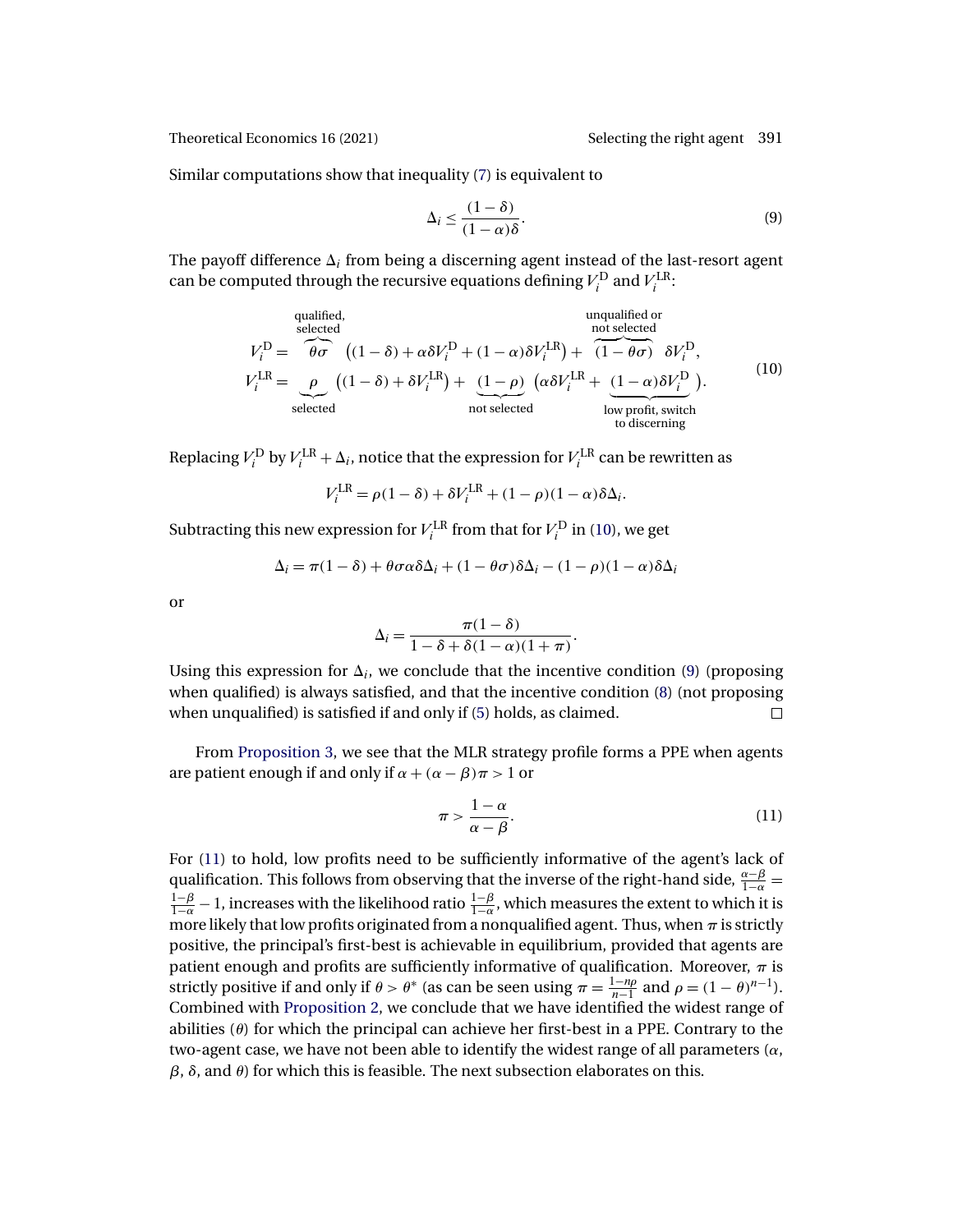# 4.2 *Hierarchies*

<span id="page-11-0"></span>A natural question is whether a strategy profile other than MLR achieves the principal's first-best in PPE for a wider range of parameters. A complete characterization of the necessary and sufficient conditions for attaining the first-best in PPE is a challenging task with three or more agents. It is not immediately clear how the proof technique used for the  $n = 2$  case extends to  $n \geq 3$ . First, solving the minimization problem to find the lowest discounted probability with which an agent is picked in equilibrium is very challenging to solve. Second, and more importantly, it is not clear that finding this minimum would allow to characterize the range of parameters for which the principal's first-best is achievable. This is because we do not know the shape of the convex set of equilibrium payoffs (which must be an interval for  $n = 2$ ).<sup>10</sup>

We thus propose to evaluate the performance of MLR against an intuitive class of alternative strategy profiles. A strategy profile is *hierarchical* if following each history h, the principal uses a ranking (i.e., strict ordering)  $R_h$  of all the agents such that the following scenarios exist:

- (i) In the period following history  $h$ , the principal picks the proposing agent ranked highest according to  $R_h$ .
- (ii) If high profit is generated in the period following  $h$  or if the lowest-ranked agent under  $R_h$  was picked, then the ranking in the next period remains  $R_h$ .
- (iii) If low profit is generated, then a deterministic rule is applied to generate the next period's ranking as a function of the current rank  $k$  of the failing agent. Under this rule, agents ranked above agent  $k$  keep their positions.
- (iv) The top  $(n 1)$ -ranked agents under  $R_h$  propose if and only if they are qualified (i.e., are discerning), while the bottom-ranked agent always proposes himself.

Some examples of rules that determine how the agents' rankings change when a discerning agent generates low profit are (a) the failing agent drops to the bottom of the ranking and every agent ranked below  $i$  moves up one rank, (b) the failing agent switches ranks with the bottom-ranked agent, and (c) the failingagent switches ranks with the agent right below him. There are many possibilities, but none clearly dominates MLR.

PROPOSITION 4. *For two strategy profiles s and s' achieving the principal's first-best, say s* dominates s' if s forms a PPE for all values  $(\beta, \alpha, \delta, \theta)$  at which s' does. Then there are *two cases:*

- *(a) No hierarchical strategy profile dominates MLR.*
- *(b) MLR does not dominate all hierarchical strategy profiles, but it does dominate any such profile that sends a failing agent to the bottom of the ranking.*

 $10$ We are not aware of applications of [Abreu et al.](#page-20-0) [\(1990\)](#page-20-0) to derive simple closed-form solutions in problems with more than two players and *no transfers*.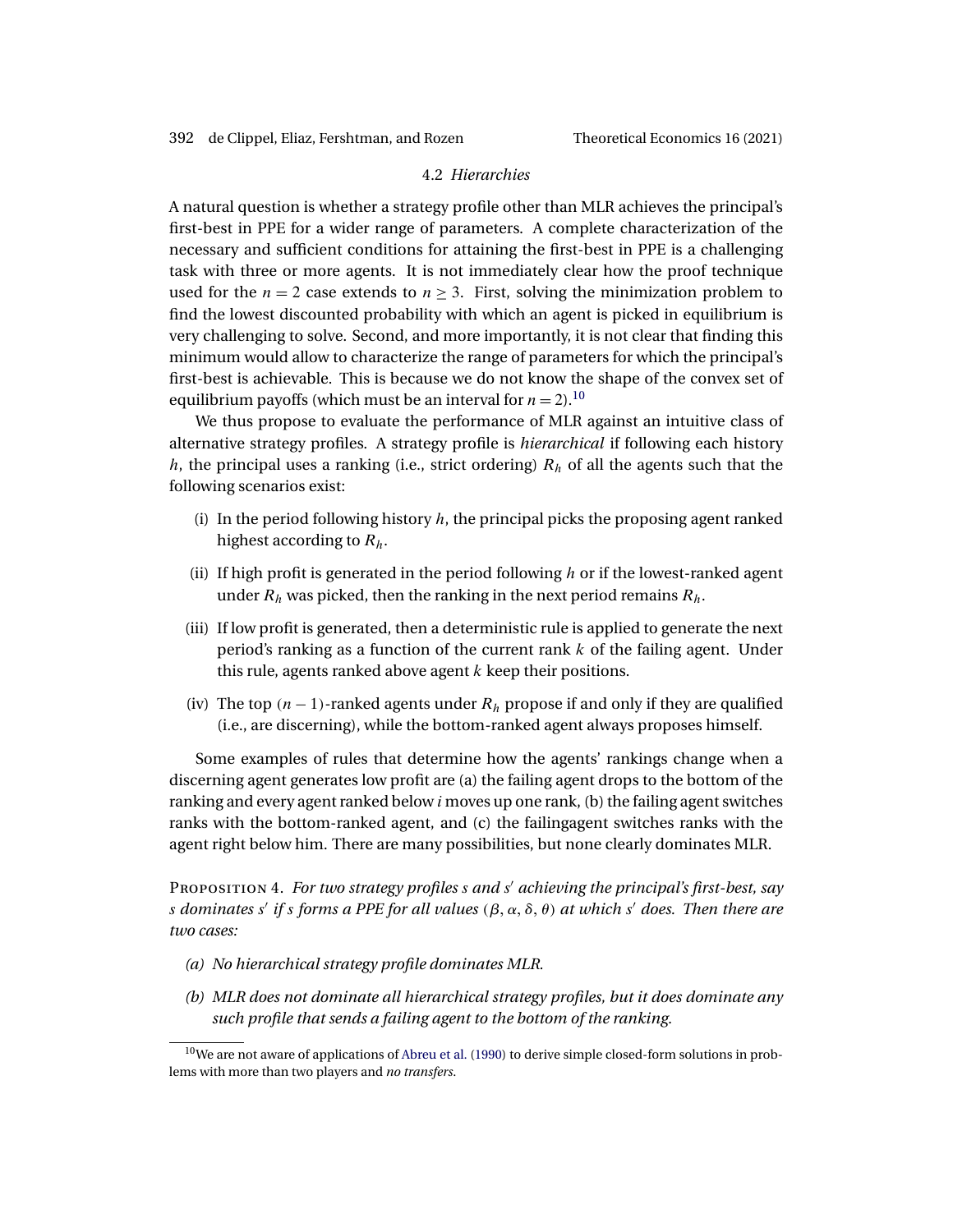<span id="page-12-0"></span>To get some rough intuition for (b), suppose there are three agents, with 1 ranked first, 2 ranked second, and 3 the last resort. The tough constraint is to get agent 2 to report honestly, since his continuation value is lower than 1's, meaning that 1's IC is slack when 2's binds. If we treat 1 and 2 equally, we can introduce slack into 2's IC and enlarge the set of parameter values for which first-best is achievable.

It remains an open question whether there exists some strategy profile, which is not MLR and lies outside the class of hierarchical strategy profiles, that achieves the principal's first-best in PPE for the widest range of parameters. If no such profile exists, then [Proposition 4](#page-11-0) suggests a more complex picture, where different strategy profiles have to be used for different values of parameters to maximize the range of parameters where first-best is achievable in PPE. In the proof (in the [Appendix\)](#page-14-0), we show that MLR works for some parameter values, while switching a failing agent with the next in the hierarchy works for others.

#### 5. Related literature

Our paper relates to several strands of literature. In our problem, the principal uses a form of dynamic favoritism, the promise (threat) of future (dis)advantage, as a means to align incentives. Strategic use of favoritism also arises in static mechanism-design environments without monetary transfers. For example, [Ben-Porath et al.](#page-20-0) [\(2014\)](#page-20-0) characterize the optimal mechanism for allocating a task to one of several agents when each agent's profitability is private information and the principal can pay a cost to learn a single agent's type *before* deciding who to select. They show that an optimal mechanism is characterized by a favored agent and a threshold value, such that when all other agents report values below the threshold, the favored agent gets the task, while in all other cases, it is given to the agent with the highest reported value if and only if his report is verified. Our MLR strategy is similar in spirit to this mechanism in the sense that the discerning agent gets the task whenever he proposed himself and in all other cases, the last resort is chosen.

Our model is also related to a small literature that analyzes infinitely repeated elections in which a median voter needs to elect one of multiple candidates with private types. Two notable examples are [Banks and Sundaram](#page-20-0) [\(1993,](#page-20-0) [1998\)](#page-20-0), where private types are persistent and chosen candidates take a hidden action. They restrict attention to a particular class of equilibria where the median voter retains the current incumbent as long as his payoff is above some threshold and lower cost incumbents take higher actions. According to a recent survey by [Duggan and Martinelli](#page-20-0) [\(2017\)](#page-20-0), this literature has remained small due to the "difficult theoretical issues related to updating of voter beliefs" and has examined various restrictions to simplify this difficulty. We circumvent this difficulty since the MLR strategy profile achieves the first-best in a belief-free equilibrium for the widest range of parameters.

[Lipnowski and Ramos](#page-21-0) [\(2020\)](#page-21-0) and [Li et al.](#page-20-0) [\(2017\)](#page-20-0) study an infinitely repeated game in which a principal decides whether to entrust a task to a *single* privately informed agent. The presence of multiple competing agents is crucial to our analysis: If there were only one agent, the principal could achieve no better than having him propose regardless of qualification.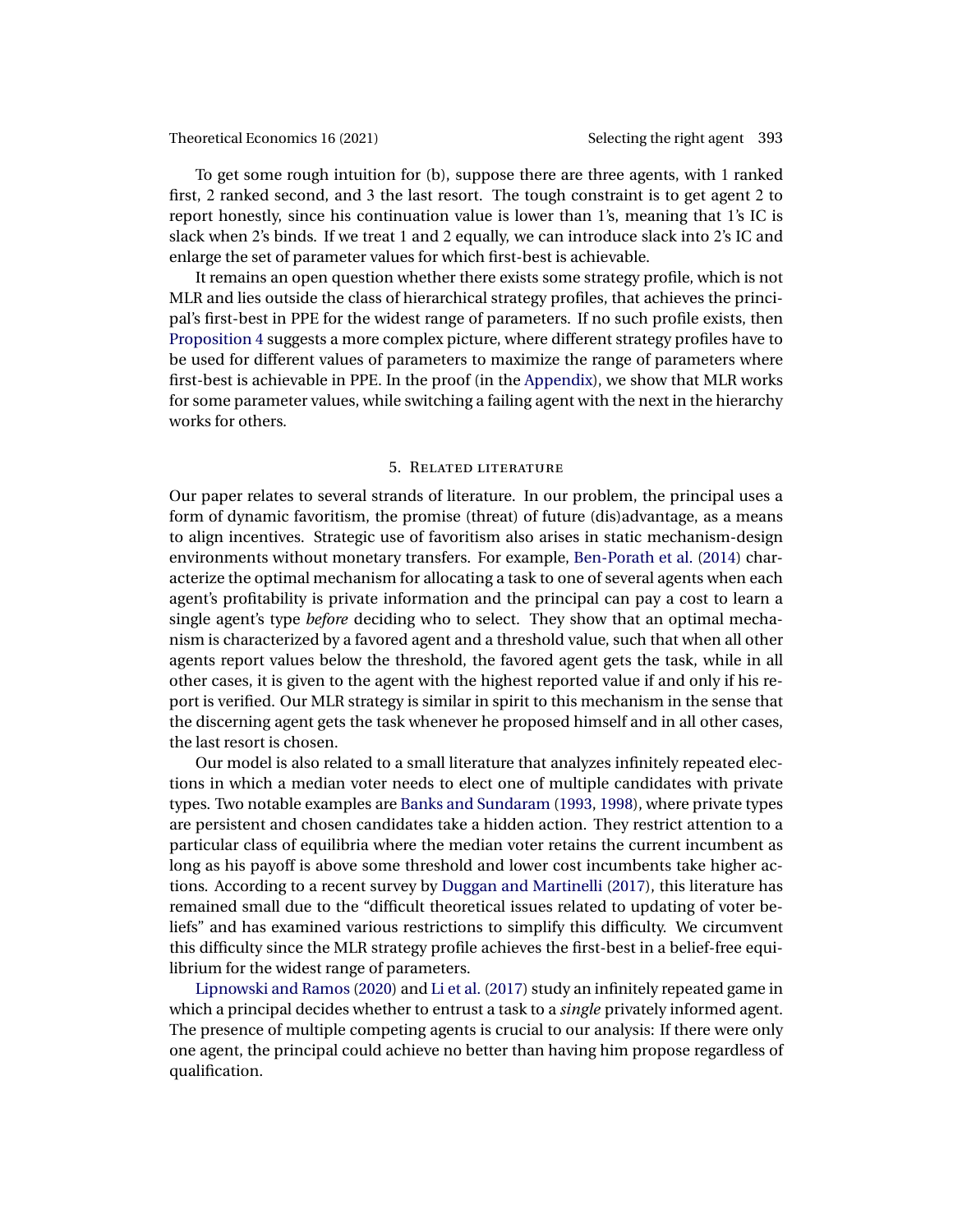<span id="page-13-0"></span>Our paper relates to a small literature on relational contracts with multiple agents. [Board](#page-20-0) [\(2011\)](#page-20-0) and [Andrews and Barron](#page-20-0) [\(2016\)](#page-20-0) study how a principal (firm) chooses each period among multiple contractors or suppliers whose characteristics are perfectly observed by the principal, but whose post-selection action is subject to moral hazard. In contrast to these papers, our framework has no transfers, our MLR strategy profile attains the first-best whenever the first-best is attainable, and it does not rely on threats by agents to punish the principal.

[Board](#page-20-0) [\(2011\)](#page-20-0) shows that under commitment, an optimal contract favors agents with whom the principal has traded in the past, and when the principal is sufficiently patient, such a contract is self-enforcing. [Andrews and Barron](#page-20-0) [\(2016\)](#page-20-0) show that under certain conditions, the first-best can be attained by a *favored producer allocation* (FPA) rule that picks in each period the agent who generated high output most recently among the set of agents with the highest type in that period (if none of the agents in this set has produced high output, an agent from the set is randomly chosen). Although our environment is very different, the MLR shares the feature of favoring an agent: if the agent chosen most recently has generated high output, he is chosen again. However, the MLR rule differs from FPA in that the latter tilts future allocations to reward success, while the former tilts future allocations to punish failure. To understand why the two mechanisms differ, suppose there are two agents, with 1 being favored. In our case, we do not need to provide agent 2 any incentives, so that agent 1 remains favored even if agent 2 succeeds. In the model of [Andrews and Barron](#page-20-0) [\(2016\)](#page-20-0), agent 2 must be incentivized not to hold up the principal, which requires making him the favored agent if he succeeds.

By focusing on the first-best, our analysis relates to [Athey and Bagwell](#page-20-0) [\(2001\)](#page-20-0), where two colluding, ex ante symmetric firms play a repeated Bertrand game and are privately informed about their respective costs. In a binary-types model, they show that the firms can use future "market-share favors" so as to achieve first-best payoffs. Besides differences in the game structure, a key feature distinguishing our analysis is our derivation of a condition (on *all* parameters) that is not only sufficient for first-best, but also necessary. This condition allows us to identify an intuitive strategy profile that attains firstbest whenever it is attainable. In addition, our characterization of first-best allows for heterogeneity across agents.

### 6. Concluding remarks

This paper studies a simple, repeated interaction between a principal and a group of agents that naturally arises in many contexts: deciding which worker is best for a new project, which team member's idea has the most potential, which candidate to hire. In many of these examples, the candidates or applicants simply want to be selected, while the decision-maker (the principal) wants to select an individual who satisfies some requirements (e.g., if he is qualified for the task). Oftentimes, the principal in these scenarios cannot make contingent transfers and has no credible means of committing to a decision rule.

Intuition suggests that the principal should contemplate selecting someone else after an agent generates a disappointing outcome if she hopes to incentivize at least some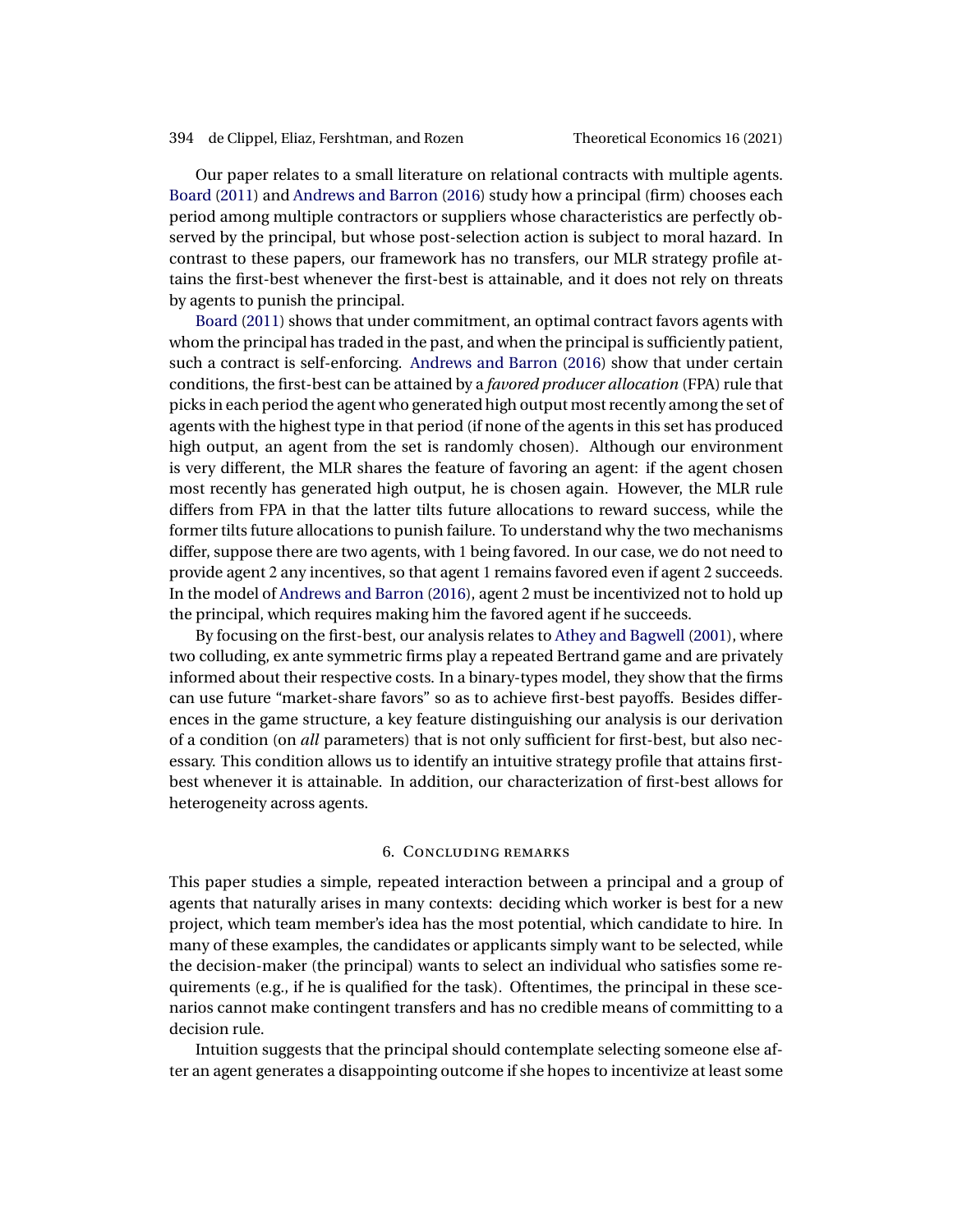<span id="page-14-0"></span>of the agents to be discerning. It is not obvious. however, whether the principal should act after a single failure, whether her decision rule should depend on the number of past successes or failures, or whether the best outcome is attained by a rule that is sensitive to the parameters of the environment. It is, therefore, interesting to learn that whenever the principal's first-best outcome is achievable in equilibrium, it is achievable by a simple Markov strategy, which is independent of the environment's parameters.

There are numerous interesting ways to extend our model. Some are easy to accommodate, while others are more challenging. One natural extension is to the case that an unqualified agent generates losses in expectations (by letting low profits be negative). In this case, the principal attains his first-best payoff if in every period, he chooses a qualified agent whenever one is available and chooses no one otherwise. However, it can be shown that there is no PPE that achieves this (for details, see [de Clippel et al. 2019\)](#page-20-0).

A second natural extension is when the principal's profit follows a more general distribution on some some interval  $[0, y]$ , conditional on an agent's qualification, such that the expected profit from an unqualified agent is positive and strictly lower than the expected profit from a qualified agent. The MLR strategy profile can be adapted to this setting by *endogenizing*  $\alpha$  and  $\beta$ : A discerning agent becomes the new agent of last resort when generating a profit in some *punishment set*  $X \subset [0, y]$ . We can then select X so that first-best is achievable for the largest range of discount factors. For instance, under the monotone likelihood ratio property, the punishment set comprises all profit levels below some threshold y∗. However, it remains an open question whether MLR achieves the first-best for the widest range of parameters.

A more challenging extension is to allow for multiple, or possibly a continuum of, qualifications levels such that a higher-qualified agent is more likely to generate high profits. Addressing this extension would require us to consider a framework with cheaptalk announcements where agents report their qualification levels. The first-best may not be attainable in equilibrium, in which case it is unclear what is the best payoff the principal can achieve. Addressing these questions would require different techniques than those employed in this paper.

### **APPENDIX**

# A.1 *Characterization of first-best with two agents*

PROOF OF PROPOSITION 1. Suppose a first-best PPE exists, and denote the set of firstbest equilibrium payoffs by  $\mathcal{E}^{FB} \subset \mathbb{R}^3$ . The sum of the two agents' (average) continuation payoffs must equal 1 at any history. Furthermore, in each stage game, it must be that one of the agents, say agent  $i$ , is discerning (D) and proposes if and only if he is qualified; the other, last-resort, agent  $(LR)$ ,  $-i$ , proposes regardless of his qualification, and the principal selects i if he proposes and  $-i$  otherwise. Following APS, each pair of firstbest equilibrium payoffs for the players can be supported by such a stage-game action profile and a rule specifying *promised (average) continuation payoff vectors*, one for each outcome of the stage game, each of which belongs to  $\mathcal{E}^{FB}$ . For convenience, we assume after each period, firms can observe the realization of a public randomization device,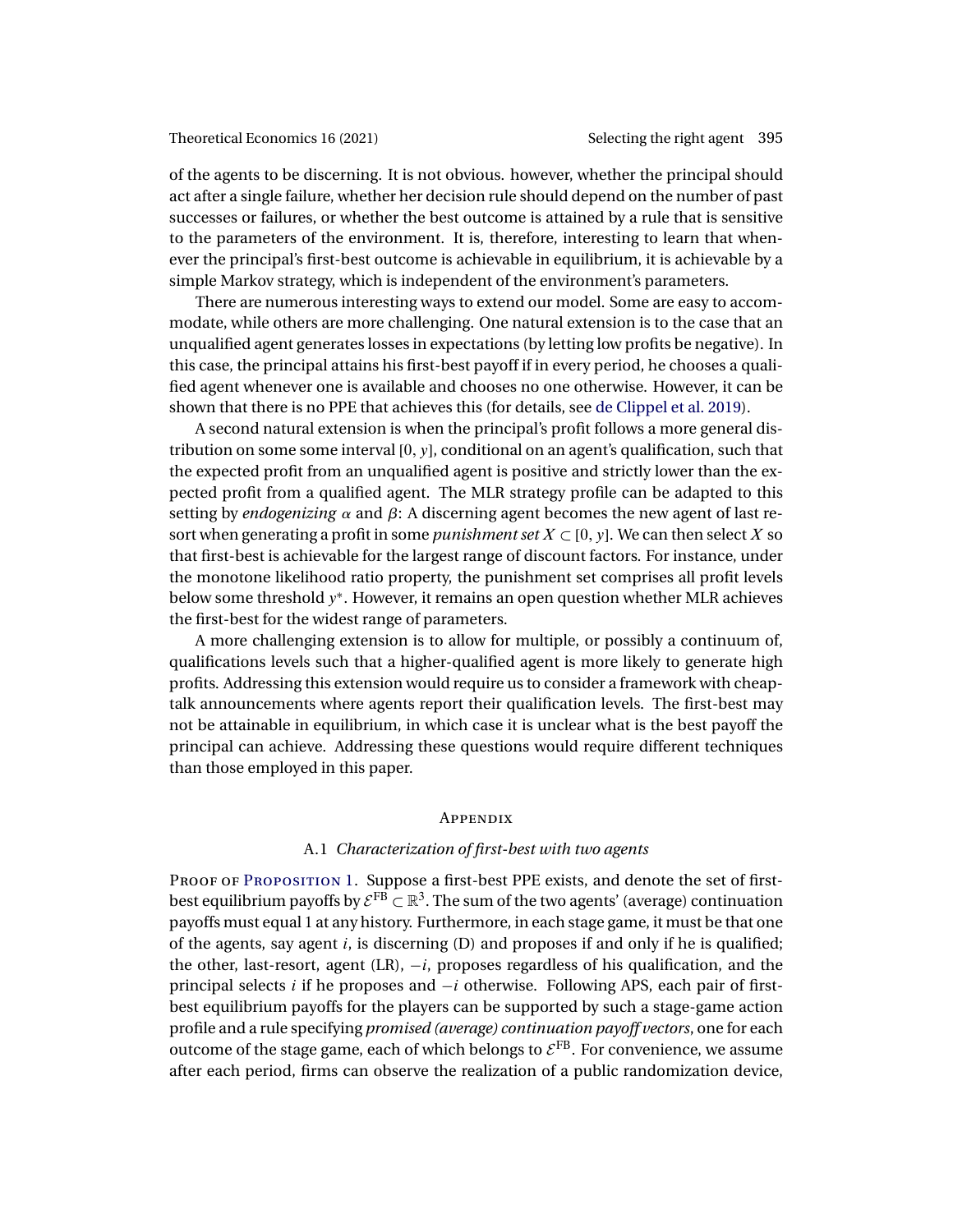based on which they select continuation equilibria. This guarantees convexity of the equilibrium payoff set, but is not needed for our results.

Denote by  $[\sigma, \overline{\sigma}]$  the set of average payoffs attainable in a first-best equilibrium for each of the agents.<sup>11</sup> Note that  $\sigma = 1 - \overline{\sigma}$ . Let  $p = \alpha \theta + \beta(1 - \theta)$  be an agent's ex ante probability of carrying out a project successfully, and let  $\sigma_i(iS)$  (respectively,  $\sigma_i(iF)$ ) denote  $i$ 's continuation payoff when  $j$  is picked and succeeds (respectively, fails). We proceed in several steps to derive necessary conditions on the parameters for existence of a first-best equilibrium.

*Step 1: Solving for*  $\sigma$ . Given the observations above,  $\sigma$  must be the minimal payoff of agent 1 that can be supported when promised continuation payoffs are restricted to  $\mathcal{E}^{FB}$ . Suppose  $\sigma$  is obtained when agent 1 is LR (we confirm this later). We assume  $\sigma$  actually solves the following weaker minimization problem, where some incentive constraints of the agents are ignored. Specifically, we assume  $\sigma$  minimizes

$$
(1 - \theta)\big(1 - \delta + p\delta\sigma_1(1S) + (1 - p)\delta\sigma_1(1F)\big) + \theta\delta\big(\alpha\sigma_1(2S) + (1 - \alpha)\sigma_1(2F)\big) \tag{12}
$$

subject to the IC constraint that agent 2 does not propose when unqualified,

$$
\delta\big(p_1\sigma_2(1S) + (1-p_1)\sigma_2(1F)\big) \ge 1 - \delta + \beta\delta\sigma_2(2S) + (1-\beta)\delta\sigma_2(2F),
$$

as well as the feasibility constraints, i.e., the constraints on the continuation values,  $\sigma_i \in$  $[\sigma, \overline{\sigma}]$ ,  $i = 1, 2$ . Adding the remaining IC constraints could make the minimum greater for more stringent necessary conditions. However, this is redundant since the necessary condition found are sufficient.<sup>12</sup> Using the fact that agents' continuations sum to 1 for any realization, we can rewrite agent 2's IC constraint as

$$
\delta\big(\beta\sigma_1(2S) + (1-\beta)\sigma_1(2F)\big) \ge 1 - \delta + \delta\big(p_1\sigma_1(1S) + (1-p_1)\sigma_1(1F)\big).
$$

Clearly, (12) is minimized only if  $\sigma_1(1S) = \sigma_1(1F) = \sigma$  (lowering these continuations reduces the objective and can only relax the constraint). Therefore,  $\sigma$  minimizes

$$
(1 - \theta)(1 - \delta + \delta \underline{\sigma}) + \theta \delta(\alpha \sigma_1(2S) + (1 - \alpha)\sigma_1(2F))
$$
\n(13)

subject to the binding IC constraint

$$
\delta(\beta\sigma_1(2S) + (1 - \beta)\sigma_1(2F)) = 1 - \delta + \delta\underline{\sigma}
$$

and the feasibility constraints. Using the IC constraint, we see the coefficient on  $\sigma_1(2S)$ is  $(\alpha - \beta)/(1 - \beta) > 0$  and, hence, (13) is increasing in  $\sigma_1(2S)$ . Since a decrease in  $\sigma_1(2S)$ yields an increase in  $\sigma_1(2F)$ , there are two possible cases to consider.

*Case 1:*  $\sigma_1(2S) = \sigma$  *does not violate the feasibility constraints.* Then  $\sigma_1(2F) = \sigma$  +  $\frac{1-\delta}{\delta(1-\beta)}$  and feasibility requires  $\sigma_1(2F)\leq \overline{\sigma}.$  Setting <u> $\sigma$ </u> equal to the objective in the minimization problem, we obtain  $\underline{\sigma} = 1 - \theta + \theta \frac{1-\alpha}{1-\beta}$ . The feasibility constraint  $\underline{\sigma} + \frac{1-\delta}{\delta(1-\beta)} \leq$ 

<sup>&</sup>lt;sup>11</sup> Compactness of the PPE payoff set follows from standard arguments.

 $12$ Alternatively, once obtained, it can be verified that the solution to the relaxed minimization problem also solves the original one.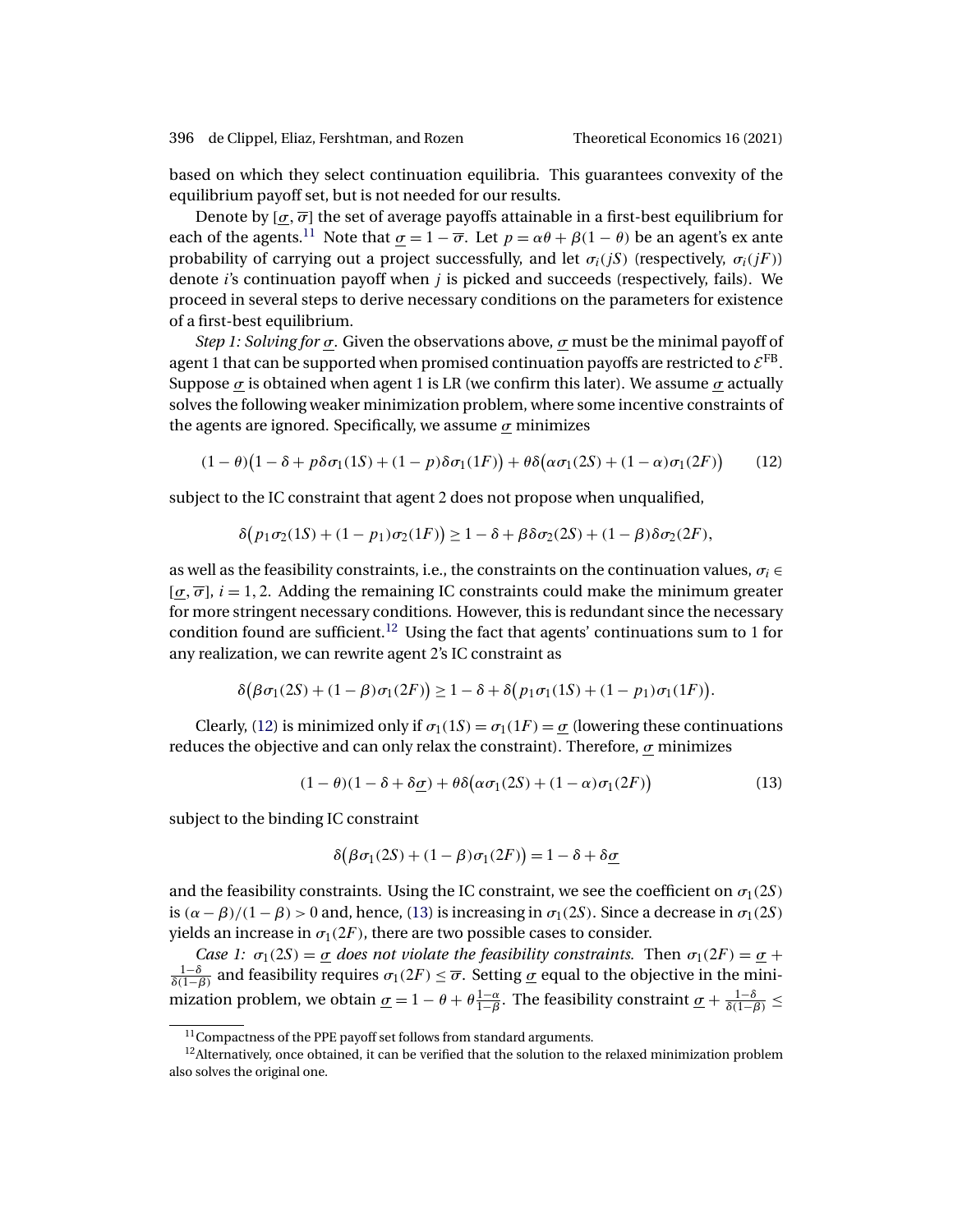<span id="page-16-0"></span> $\overline{\sigma} = 1 - \underline{\sigma}$  is, therefore, satisfied if and only if

$$
\left(1-\theta+\theta\frac{1-\alpha}{1-\beta}\right)+\frac{1-\delta}{\delta(1-\beta)}\leq 1-\left(1-\theta+\theta\frac{1-\alpha}{1-\beta}\right),\,
$$

which can be rearranged to obtain

$$
\delta \ge \frac{1}{\beta + 2\theta(\alpha - \beta)}.\tag{14}
$$

This condition is therefore necessary for Case 1.

*Case 2:*  $\sigma_1(2F) = \overline{\sigma}$ . If  $\sigma_1(2S)$  cannot be brought down further, then  $\sigma_1(2F)$  must be at its maximal feasible continuation,  $\overline{\sigma}$ . From the IC,

$$
\sigma_1(2S) = \frac{1-\delta}{\delta \beta} + \frac{\sigma}{\beta} - \frac{(1-\beta)\overline{\sigma}}{\beta}.
$$

Setting  $\sigma$  equal to the objective in the minimization problem and solving for it gives

$$
\underline{\sigma} = 1 + \frac{\theta\left(\frac{\alpha - \beta}{\beta}\right)}{1 - \delta - 2\delta\theta\left(\frac{\alpha - \beta}{\beta}\right)}.
$$
\n(15)

For Case 2 to be possible, it must be that  $\sigma_1(2S) \in [\sigma, \overline{\sigma}]$ . Rearranging, and using  $\sigma = 1 - \overline{\sigma}$  and (15), this is equivalent to

$$
\frac{1}{\delta} \le \frac{2\theta\left(\frac{\alpha-\beta}{\beta}\right)+1}{2\delta\theta\left(\frac{\alpha-\beta}{\beta}\right)-1+\delta} \le \frac{1}{\delta(1-\beta)}.
$$
\n(16)

It is easy to verify that the right inequality of (16) is equivalent to (14).

Therefore, (14) is necessary for both Cases 1 and 2. To show it is necessary for the existence of a first-best equilibrium, it remains to verify our conjecture that agent 1's minimal first-best equilibrium payoff is indeed obtained when he is LR.

*Step 2:*  $\sigma$  *is attained when agent* 1 *is LR.* If  $\sigma$  were attained when agent 1 is discerning, his payoff would be

$$
\theta(1-\delta+\alpha\delta\sigma_1(1S)+(1-\alpha)\delta\sigma_1(1F))+(1-\theta)\delta(p_2\sigma_1(2S)+(1-p_2)\sigma_1(2F)).
$$

The IC constraint for agent 1 not proposing when he is unqualified is

$$
\delta\big(p_2\sigma_1(2S) + (1-p_2)\sigma_1(2F)\big) \ge 1 - \delta + \delta\big(\beta\sigma_1(1S) + (1-\beta)\sigma_1(1F)\big).
$$

Therefore,

$$
\underline{\sigma} \geq \theta \big( 1 - \delta + \delta \big( \alpha \sigma_1(1S) + (1 - \alpha) \sigma_1(1F) \big) \big) + (1 - \theta) \delta \big( p_2 \sigma_1(2S) + (1 - p_2) \sigma_1(2F) \big)
$$
  
\n
$$
\geq 1 - \delta + \theta \big( \alpha \delta \sigma_1(1S) + (1 - \alpha) \delta \sigma_1(1F) \big) + (1 - \theta) \big( \delta \big( \beta \sigma_1(1S) + (1 - \beta) \sigma_1(1F) \big) \big)
$$
  
\n
$$
\geq 1 - \delta + \delta \underline{\sigma},
$$

which implies  $\sigma \geq 1$ , a contradiction.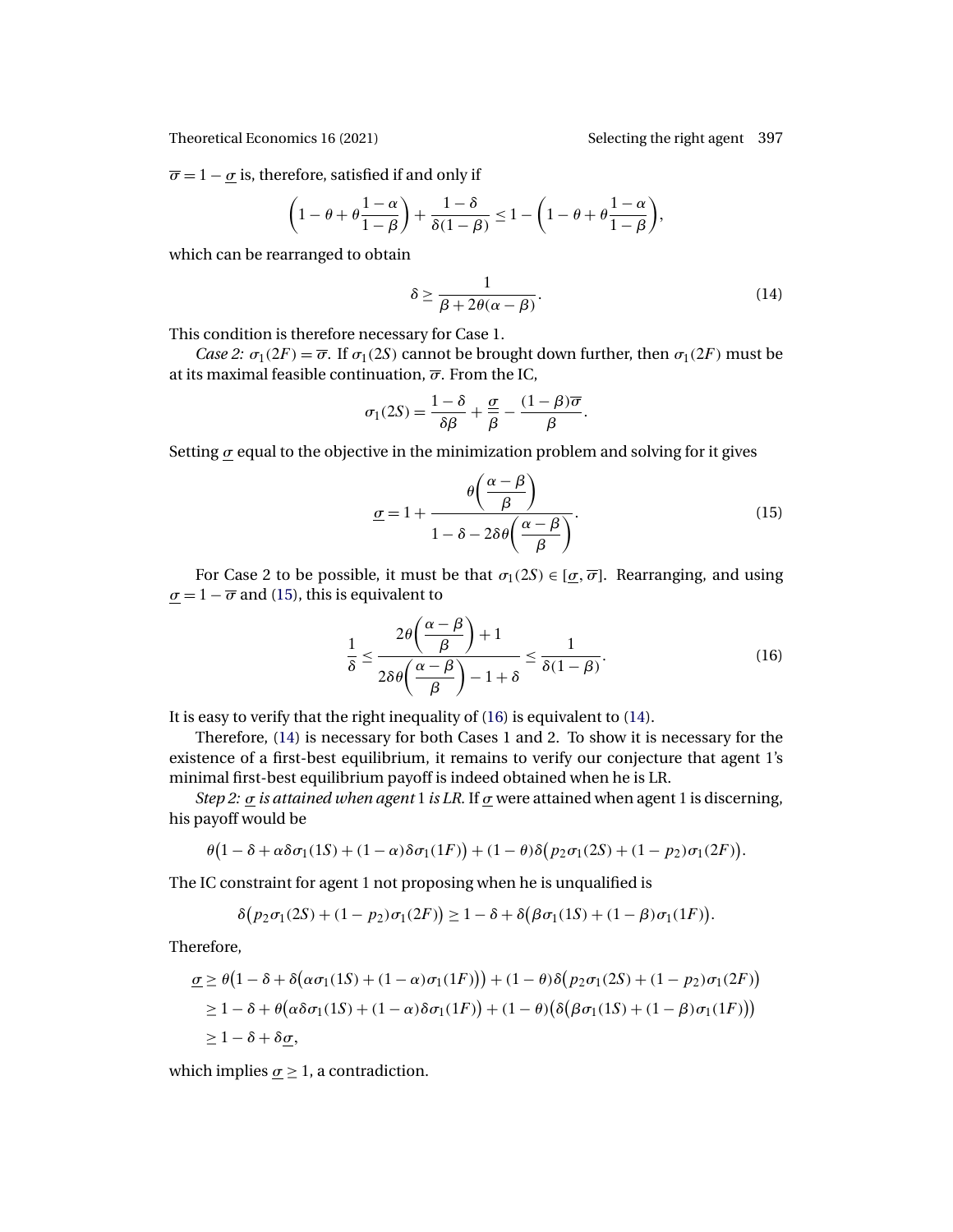398 de Clippel, Eliaz, Fershtman, and Rozen Theoretical Economics 16 (2021)

From Steps 1 and 2 we conclude that we have in [\(14\)](#page-16-0) a necessary condition for the existence of a first-best PPE. In fact, since [\(14\)](#page-16-0) is also sufficient for Case 1 to hold, this immediately implies  $(14)$  is also sufficient for the existence of a first-best PPE.<sup>13</sup>

We next show directly that the MLR forms a (first-best) PPE whenever [\(14\)](#page-16-0) holds.

*Step* 3: *Sufficient conditions for MLR*. Recall from [Section 3](#page-4-0) that  $V_1^D$  and  $V_1^{LR}$  represent agent 1's average discounted payoff (prior to learning his qualification status) under the MLR strategy profile when he is discerning and when he is last resort, respectively. In [Section 3,](#page-4-0) we showed that the IC constraint for an unqualified discerning agent not to propose is given by

$$
V_1^{\mathcal{D}} - V_1^{\mathcal{LR}} \ge \frac{1 - \delta}{\delta(1 - \beta)},\tag{17}
$$

where  $V_1^{\text{D}}$  and  $V_1^{\text{LR}}$  are defined as

$$
V_1^{\text{D}} = \theta \left( 1 - \delta + \alpha \delta V_1^{\text{D}} + (1 - \alpha) \delta V_1^{\text{LR}} \right) + (1 - \theta) \delta V_1^{\text{D}},
$$
  
\n
$$
V_1^{\text{LR}} = (1 - \theta) \left( 1 - \delta + \delta V_1^{\text{LR}} \right) + \theta \left( \alpha \delta V_1^{\text{LR}} + (1 - \alpha) \delta V_1^{\text{D}} \right).
$$

Rearranging, we have

$$
V_1^{\mathcal{D}} = \frac{\theta(1-\delta) + \theta(1-\alpha)\delta V_1^{\mathcal{L}\mathcal{R}}}{1-\delta+\delta\theta(1-\alpha)},
$$
  
\n
$$
V_1^{\mathcal{L}\mathcal{R}} = \frac{(1-\theta)(1-\delta) + \theta(1-\alpha)\delta V_1^{\mathcal{D}}}{1-\delta+\delta\theta(1-\alpha)}.
$$
\n(18)

Solving explicitly for  $V_1^{\text{LR}}$ , we find it equals

$$
\frac{(1-\theta)(1-\delta)+\theta(1-\theta)(1-\alpha)\delta+\theta^2\delta(1-\alpha)}{1-\delta+2\theta\delta(1-\alpha)},
$$

and from (18) it follows that

$$
V_1^{\rm D} - V_1^{\rm LR} = \frac{\theta(1 - \delta) - (1 - \delta)V_1^{\rm LR}}{1 - \delta + \theta(1 - \alpha)\delta}.
$$

Plugging in the expression for  $V_1^{\text{LR}}$  yields

$$
V_1^{\rm D} - V_1^{\rm LR} = \frac{(1 - \delta)(2\theta - 1)}{1 - \delta + 2\theta\delta(1 - \alpha)},
$$

which combined with the IC constraint (17) yields the condition [\(14\)](#page-16-0).

 $\Box$ 

<sup>&</sup>lt;sup>13</sup>More precisely, following APS, [\(14\)](#page-16-0) guarantees that a nonempty, bounded, self-generating set of firstbest payoffs (payoff vectors in which the principal obtains her first-best) exists.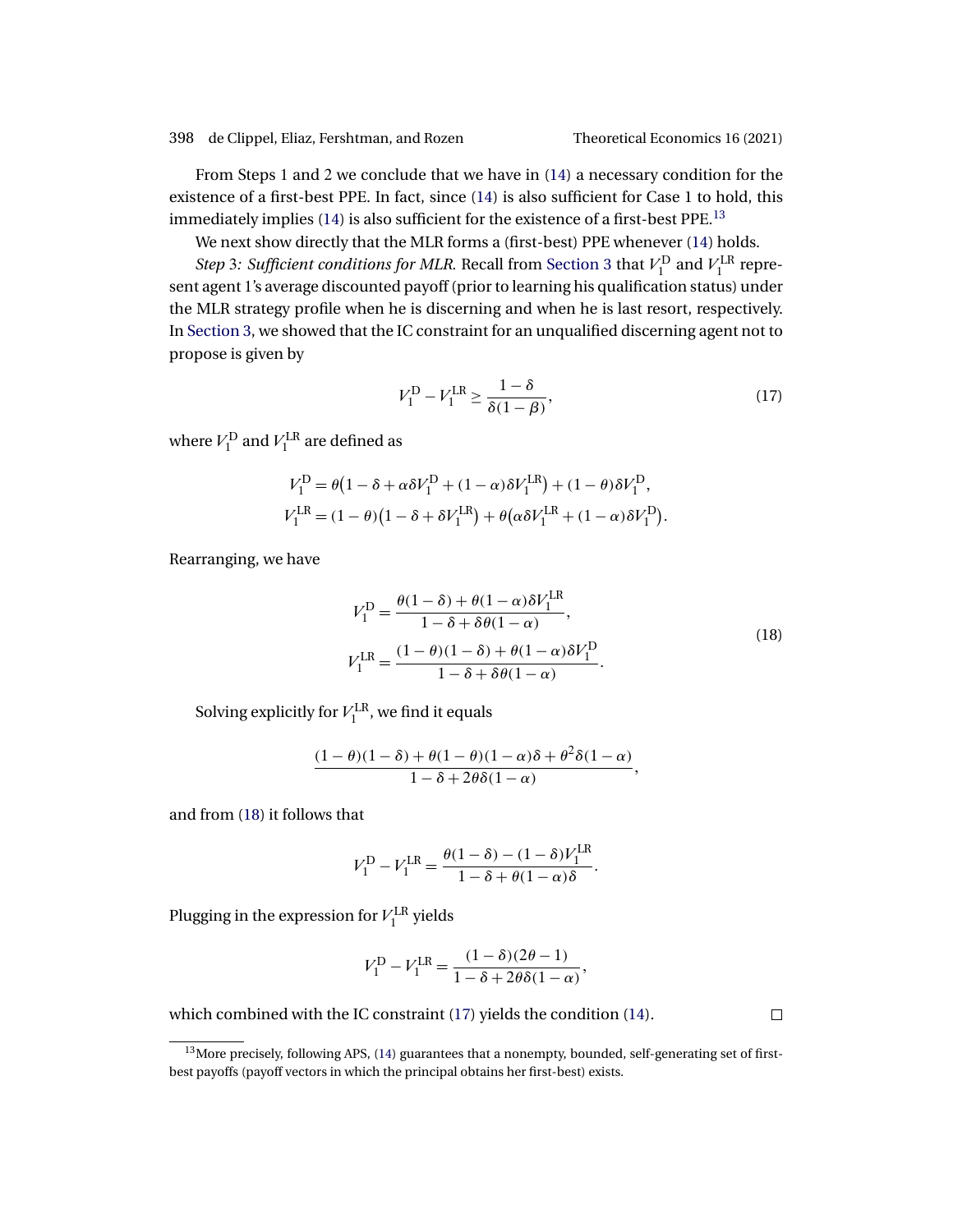# A.2 *Hierarchies in the many-agents case*

<span id="page-18-0"></span>PROOF OF PROPOSITION 4. Let  $V^k$  denote the normalized discounted expected utility of an agent in position  $k$  of the ranking. Consider the incentive constraint of not proposing for an unqualified agent whose rank is between 1 and  $n - 1$ ,

$$
X + p\delta V^k \ge X + p\left[1 - \delta + \beta \delta V^k + (1 - \beta)\delta V^{j(k)}\right],
$$

where  $j(k)$  is the rank ( $\geq k$ ) where the agent of rank k is sent after low profit, p is the probability all agents ranked above are unqualified, and  $X$  is the expected continuation value for an agent at rank  $k$  when the principal selects a higher-priority (lower ranked) agent.<sup>14</sup> The inequality is written more concisely as

$$
V^k - V^{j(k)} \ge \frac{1 - \delta}{\delta(1 - \beta)}.
$$

In particular, we see that  $j(k)$  must be strictly larger than k as the right-hand side is strictly positive. In particular,

$$
V^k \ge V^n + \phi(k) \frac{1 - \delta}{\delta(1 - \beta)}
$$

for all k, where  $\phi(k)$  is the number of times  $j(\cdot)$  must be iterated to reach n. We have

$$
1 \ge \sum_{k=1}^{n} V^{k} \ge nV^{n} + \sum_{k=1}^{n-1} \phi(k) \frac{1-\delta}{\delta(1-\beta)}.
$$
 (19)

We can also determine a lower bound for  $V^n$ . Notice that

$$
V^{n} = (1 - \theta)^{n-1} (1 - \delta) + \delta V^{n} + \sum_{k=1}^{n-1} p(k) (1 - \alpha) \delta (V^{j'(k)} - V^{n}),
$$

where  $j'(k)$  is the rank where *n* is sent if the agent at rank *k* gets low profit and  $p(k) =$  $(1 - \theta)^{k-1}$  θ is the probability the agent of rank k is chosen. Thus,

$$
V^{n} \ge (1 - \theta)^{n-1} + \frac{P(1 - \alpha)}{(1 - \beta)},
$$

where P is the probability an agent of rank k with  $j'(k) \neq n$  is picked (the sum of those  $p(k)$ s).

Given (19), for the hierarchical strategy profile to be an equilibrium requires

$$
1 \ge n \left( (1 - \theta)^{n-1} + \frac{P(1 - \alpha)}{(1 - \beta)} \right) + \sum_{k=1}^{n-1} \phi(k) \frac{(1 - \delta)}{\delta(1 - \beta)}.
$$
 (20)

<sup>&</sup>lt;sup>14</sup>It is notationally heavy to develop X in terms of the V<sub>s</sub>, as k may reshuffle position even if others follow equilibrium strategies since  $\alpha$  < 1, but it does not matter since the term appears on both sides.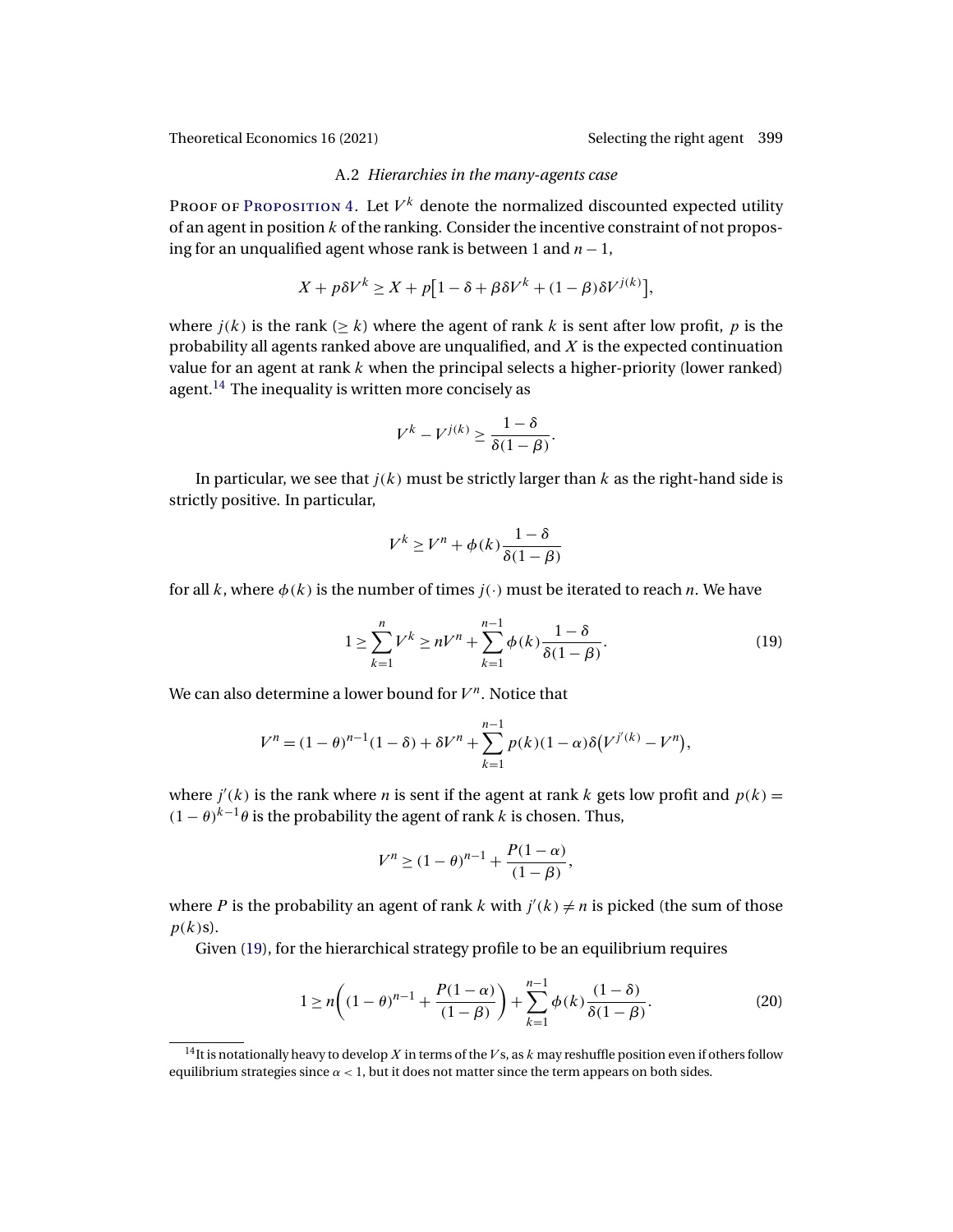Alternatively, MLR forms an equilibrium *if and only if* <sup>15</sup>

$$
1 \ge n \bigg( (1 - \theta)^{n-1} + \frac{\left( 1 - (1 - \theta)^{n-1} \right) (1 - \alpha)}{(1 - \beta)} \bigg) + (n - 1) \frac{(1 - \delta)}{\delta (1 - \beta)}.
$$
 (21)

Consider the necessary condition [\(20\)](#page-18-0) for the case of hierarchical strategy profiles that send failing agents to the bottom. Here,  $P = 1 - (1 - \theta)^{n-1}$  and  $\phi(k) = 1$  for all k, which proves the second half of the result in (b).

Consider next any hierarchical strategy profile. Observe that  $P \ge \theta(1-\theta)^{n-2}$  since  $j(k) = n$  for at least one agent of rank  $k \leq n-1$ , with  $k = n-1$  in the worst-case scenario. If the strategy profile does not send all failing agents to the bottom (the case we have already treated), then  $\sum_{k=1}^{n-1} \phi(k) \ge n$ . Thus, in this case, [\(20\)](#page-18-0) implies the following necessary condition for the hierarchy to form an equilibrium:

$$
1 \ge n \bigg( (1 - \theta)^{n-1} + \frac{\theta (1 - \theta)^{n-2} (1 - \alpha)}{(1 - \beta)} + \frac{(1 - \delta)}{\delta (1 - \beta)} \bigg).
$$

The second term is smaller than the corresponding term for MLR because  $\theta(1-\theta)^{n-2}$  $1 - (1 - \theta)^{n-1}$  over the relevant range of  $\theta$ s, but the last term is larger as there is at least an extra  $\frac{1-\delta}{\delta(1-\beta)}$ . It is easy to find (e.g., taking  $\alpha$  near 1) parameter combinations for which the MLR inequality is verified, but the above inequality is violated. This proves (a).

Finally, we prove the first part of (b) by example. We let  $n = 3$  and consider the hierarchical strategy profile where the failing agent trades his spot with the one right after him in the ranking. The recursive equations that give the agents' payoffs are

$$
V^{1} = \theta(1 - \delta) + p_{1}\delta V^{2} + (1 - p_{1})\delta V^{1},
$$
  
\n
$$
V^{2} = (1 - \theta)\theta(1 - \delta) + p_{1}\delta V^{1} + p_{2}\delta V^{3} + (1 - p_{1} - p_{2})\delta V^{2},
$$
  
\n
$$
V^{3} = (1 - \theta)^{2}(1 - \delta) + p_{2}\delta V^{2} + (1 - p_{2})\delta V^{3},
$$

where  $p_1 = \theta(1 - \alpha)$  is the ex ante probability the top player drops to second and  $p_2 = (1 - \theta)p_1$  is the ex ante probability the player in the second spot drops to third.

Now consider the case of  $\beta = 0$ ,  $\alpha = 4/5$ ,  $\delta = 5/6$ , and  $\theta = 1$ . The right-hand side of inequality (21) is  $3/5 + 2/5 = 1$ . Thus, MLR is a PPE for these parameters, but it ceases to be one for any lower  $\theta$ . Let us now look back at the recursive equations for the hierarchical equilibrium. They become  $V^1/3 - V^2/6 = 1/6$ ,  $V^2/3 - V^1/6 = 0$ , and  $V^3 = 0$  or  $V^1 = 2/3$ ,  $V^2 = 1/3$ , and  $V^3 = 0$ . The IC constraints (as derived earlier in the proof, using  $j(k) = k + 1$ ) are  $V^1 - V^2 \ge \frac{1-\delta}{\delta(1-\beta)}$ 

 $15$ One can check directly that this is the same condition on δ as in [Proposition 3](#page-9-0) but with π replaced with  $\frac{1-n(1-\theta)^{n-1}}{n-1}$ . However, there is also an intuition why this must be true: For MLR, P is just the probability that a discerning agent is picked, or  $1 - (1 - \theta)^{n-1}$ , and each of the IC constraints (only one common IC constraint really, because of symmetry of the MLR) must be binding to get the widest range of parameters, or  $V^D - V^{LR} = \frac{1-\delta}{\delta(1-\beta)}$ , in which case we can derive the exact values for  $V^{LR}$  and  $V^D$ , and the equation  $V<sup>LR</sup> + (n-1)V<sup>D</sup> = 1$  gives the largest range of parameters.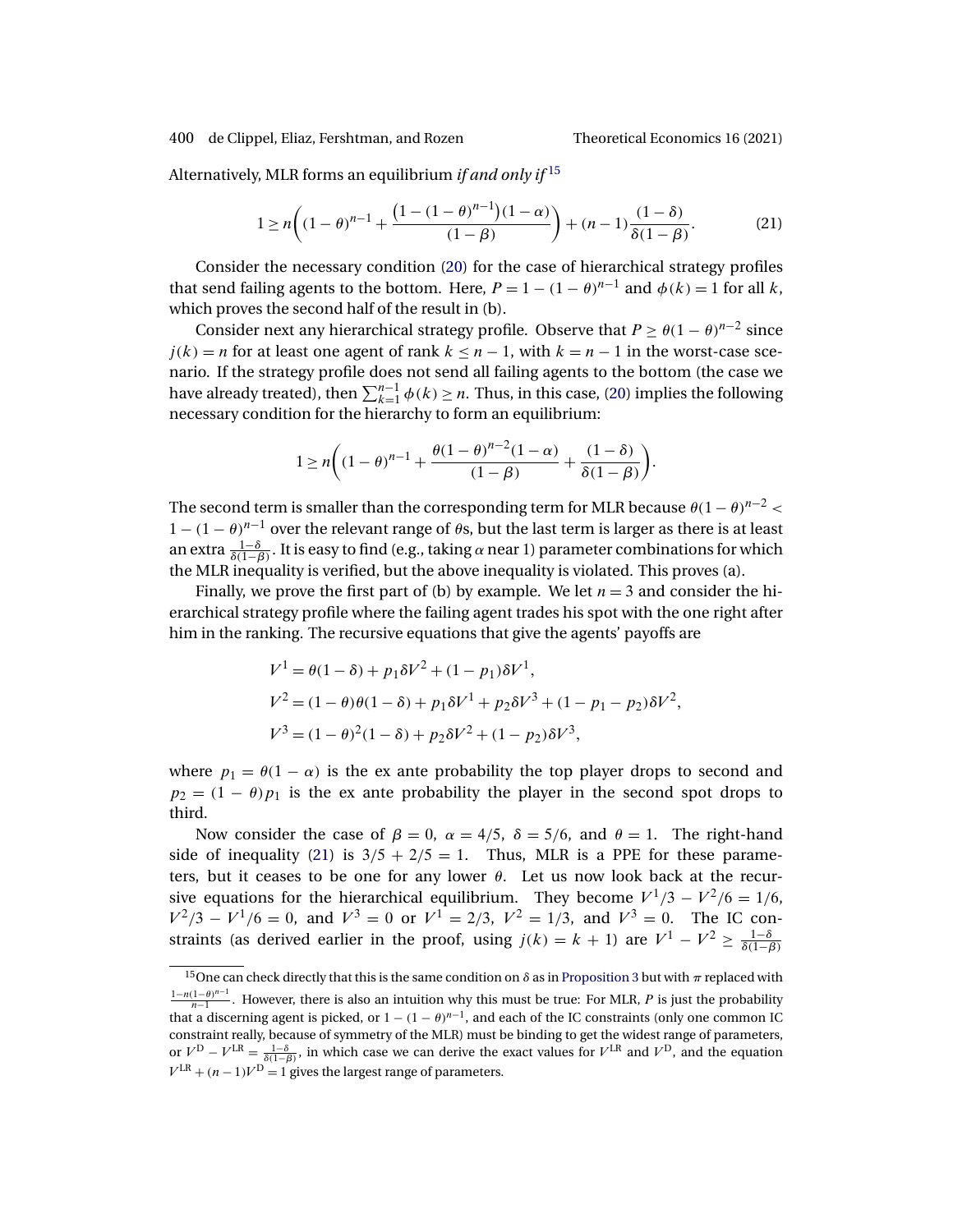<span id="page-20-0"></span>and  $V^2 - V^3 \ge \frac{1-\delta}{\delta(1-\beta)}$ , both of which hold strictly since  $\frac{1-\delta}{\delta(1-\beta)} = 1/5$ . The determinant of the matrix defining continuation values is strictly positive at these parameters, so diminishing  $\theta$  a bit will only change those values a bit and the ICs will still hold.  $\Box$ 

### **REFERENCES**

[Abreu, Dilip, David Pearce, and Ennio Stacchetti \(1990\), "Toward a theory of discounted](http://www.e-publications.org/srv/te/linkserver/openurl?rft_dat=bib:1/AbPeSt90&rfe_id=urn:sici%2F1933-6837%282021%2916%3A2%3C381%3AOSTRA%3E2.0.CO%3B2-F) [repeated games with imperfect monitoring."](http://www.e-publications.org/srv/te/linkserver/openurl?rft_dat=bib:1/AbPeSt90&rfe_id=urn:sici%2F1933-6837%282021%2916%3A2%3C381%3AOSTRA%3E2.0.CO%3B2-F) *Econometrica*, 58, 1041–1063. [\[392\]](#page-11-0)

[Andrews, Isaiah and Daniel Barron \(2016\), "The allocation of future business: Dynamic](http://www.e-publications.org/srv/te/linkserver/openurl?rft_dat=bib:2/anba16&rfe_id=urn:sici%2F1933-6837%282021%2916%3A2%3C381%3AOSTRA%3E2.0.CO%3B2-F) [relational contracts with multiple agents."](http://www.e-publications.org/srv/te/linkserver/openurl?rft_dat=bib:2/anba16&rfe_id=urn:sici%2F1933-6837%282021%2916%3A2%3C381%3AOSTRA%3E2.0.CO%3B2-F) *American Economic Review*, 106, 2742–2759. [\[394\]](#page-13-0)

[Athey, Susan and Kyle Bagwell \(2001\), "Optimal collusion with private information."](http://www.e-publications.org/srv/te/linkserver/openurl?rft_dat=bib:3/atba01&rfe_id=urn:sici%2F1933-6837%282021%2916%3A2%3C381%3AOSTRA%3E2.0.CO%3B2-F) *[Rand Journal of Economics](http://www.e-publications.org/srv/te/linkserver/openurl?rft_dat=bib:3/atba01&rfe_id=urn:sici%2F1933-6837%282021%2916%3A2%3C381%3AOSTRA%3E2.0.CO%3B2-F)*, 32, 428–465. [\[394\]](#page-13-0)

[Athey, Susan and David A. Miller \(2007\), "Efficiency in repeated trade with hidden valu](http://www.e-publications.org/srv/te/linkserver/openurl?rft_dat=bib:4/atmi07&rfe_id=urn:sici%2F1933-6837%282021%2916%3A2%3C381%3AOSTRA%3E2.0.CO%3B2-F)ations." *[Theoretical Economics](http://www.e-publications.org/srv/te/linkserver/openurl?rft_dat=bib:4/atmi07&rfe_id=urn:sici%2F1933-6837%282021%2916%3A2%3C381%3AOSTRA%3E2.0.CO%3B2-F)*, 2, 299–354. [\[388\]](#page-7-0)

[Banks Jeffrey, S. and Rangarajan K. Sundaram \(1998\), "Optimal retention in agency prob](http://www.e-publications.org/srv/te/linkserver/openurl?rft_dat=bib:5/BaSu98&rfe_id=urn:sici%2F1933-6837%282021%2916%3A2%3C381%3AOSTRA%3E2.0.CO%3B2-F)lems." *[Journal of Economic Theory](http://www.e-publications.org/srv/te/linkserver/openurl?rft_dat=bib:5/BaSu98&rfe_id=urn:sici%2F1933-6837%282021%2916%3A2%3C381%3AOSTRA%3E2.0.CO%3B2-F)*, 82, 293–323. [\[393\]](#page-12-0)

Banks, Jeffrey S. and Rangarajan K. Sundaram (1993), "Adverse selection and moral hazard in a repeated elections model." In *International Symposia in Economic Theory and Econometrics* (William A. Barnett, Norman Schofield, and Melvin Hinich, eds.), 295–311, Cambridge University Press, New York, New York. [\[393\]](#page-12-0)

[Ben-Porath, Elchanan, Eddie Dekel, and Barton L. Lipman \(2014\), "Optimal allocation](http://www.e-publications.org/srv/te/linkserver/openurl?rft_dat=bib:7/BeDeLi14&rfe_id=urn:sici%2F1933-6837%282021%2916%3A2%3C381%3AOSTRA%3E2.0.CO%3B2-F) with costly verification." *[American Economic Review](http://www.e-publications.org/srv/te/linkserver/openurl?rft_dat=bib:7/BeDeLi14&rfe_id=urn:sici%2F1933-6837%282021%2916%3A2%3C381%3AOSTRA%3E2.0.CO%3B2-F)*, 104, 3779–3813. [\[393\]](#page-12-0)

[Bergemann, Dirk and Stephen Morris \(2005\), "Robust mechanism design."](http://www.e-publications.org/srv/te/linkserver/openurl?rft_dat=bib:8/bemo05&rfe_id=urn:sici%2F1933-6837%282021%2916%3A2%3C381%3AOSTRA%3E2.0.CO%3B2-F) *Econometrica*[, 73, 1771–1813.](http://www.e-publications.org/srv/te/linkserver/openurl?rft_dat=bib:8/bemo05&rfe_id=urn:sici%2F1933-6837%282021%2916%3A2%3C381%3AOSTRA%3E2.0.CO%3B2-F) [\[388\]](#page-7-0)

[Bergemann, Dirk and Juuso Välimäki \(2010\), "The dynamic pivot mechanism."](http://www.e-publications.org/srv/te/linkserver/openurl?rft_dat=bib:9/BeVa10&rfe_id=urn:sici%2F1933-6837%282021%2916%3A2%3C381%3AOSTRA%3E2.0.CO%3B2-F) *Econometrica*[, 78, 771–789.](http://www.e-publications.org/srv/te/linkserver/openurl?rft_dat=bib:9/BeVa10&rfe_id=urn:sici%2F1933-6837%282021%2916%3A2%3C381%3AOSTRA%3E2.0.CO%3B2-F) [\[388\]](#page-7-0)

[Board, Simon \(2011\), "Relational contracts and the value of loyalty."](http://www.e-publications.org/srv/te/linkserver/openurl?rft_dat=bib:10/bo11&rfe_id=urn:sici%2F1933-6837%282021%2916%3A2%3C381%3AOSTRA%3E2.0.CO%3B2-F) *American Economic Review*[, 101, 3349–3367.](http://www.e-publications.org/srv/te/linkserver/openurl?rft_dat=bib:10/bo11&rfe_id=urn:sici%2F1933-6837%282021%2916%3A2%3C381%3AOSTRA%3E2.0.CO%3B2-F) [\[394\]](#page-13-0)

de Clippel, Geoffroy, Kfir Eliaz, Daniel Fershtman, and Kareen Rozen (2019), *On Selecting the Right Agent.* Unpublished paper, CEPR Discussion Paper No. DP13891. [\[387,](#page-6-0) [389,](#page-8-0) [395\]](#page-14-0)

[Duggan, John and César Martinelli \(2017\), "The political economy of dynamic elections:](http://www.e-publications.org/srv/te/linkserver/openurl?rft_dat=bib:12/duma17&rfe_id=urn:sici%2F1933-6837%282021%2916%3A2%3C381%3AOSTRA%3E2.0.CO%3B2-F) [Accountability, commitment and responsiveness."](http://www.e-publications.org/srv/te/linkserver/openurl?rft_dat=bib:12/duma17&rfe_id=urn:sici%2F1933-6837%282021%2916%3A2%3C381%3AOSTRA%3E2.0.CO%3B2-F) *Journal of Economic Literature*, 55, [916–984.](http://www.e-publications.org/srv/te/linkserver/openurl?rft_dat=bib:12/duma17&rfe_id=urn:sici%2F1933-6837%282021%2916%3A2%3C381%3AOSTRA%3E2.0.CO%3B2-F) [\[393\]](#page-12-0)

[Li, Jin, Niko Matouschek, and Michael Powell \(2017\), "Power dynamics in organiza](http://www.e-publications.org/srv/te/linkserver/openurl?rft_dat=bib:13/LiMaPo17&rfe_id=urn:sici%2F1933-6837%282021%2916%3A2%3C381%3AOSTRA%3E2.0.CO%3B2-F)tions." *[American Economic Journal: Microeconomics](http://www.e-publications.org/srv/te/linkserver/openurl?rft_dat=bib:13/LiMaPo17&rfe_id=urn:sici%2F1933-6837%282021%2916%3A2%3C381%3AOSTRA%3E2.0.CO%3B2-F)*, 9, 217–241. [\[393\]](#page-12-0)